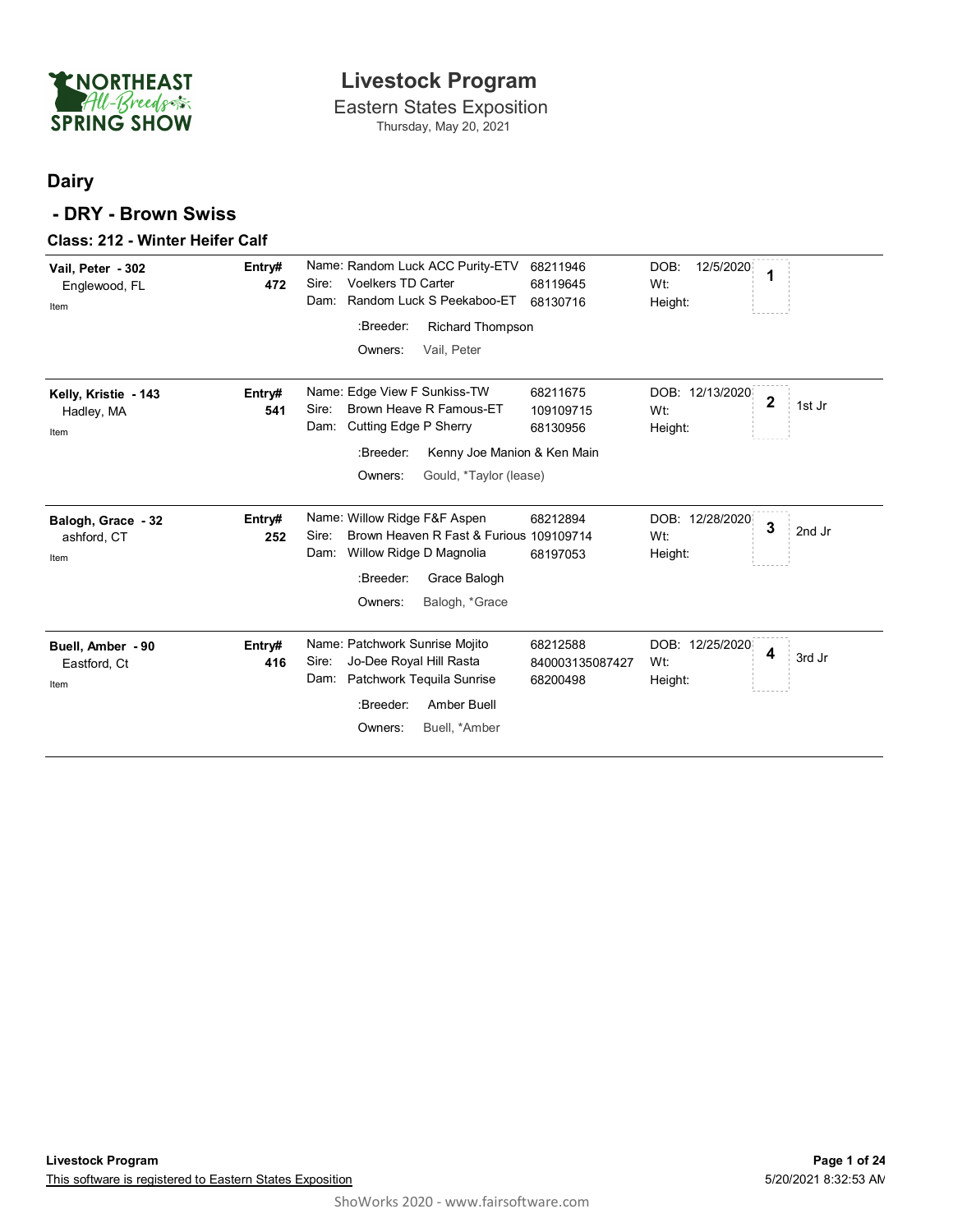

Eastern States Exposition Thursday, May 20, 2021

#### **Class: 213 - Fall Heifer Calf**

| SCHIEFERSTINE, ELIZABETH - Entry#<br>vernon, ny<br>Item | 390           | Name: Pearl Dell Drake Whitney<br>Cutting Edge Drake-ETV<br>Sire:<br>Dam: Hylight Cadence Winnie                                                        | 68213003<br>68188641<br>840003139408388                                                                        | DOB:<br>9/1/2020<br>1<br>Wt:<br>Height:                       | 1st Jr                                   |
|---------------------------------------------------------|---------------|---------------------------------------------------------------------------------------------------------------------------------------------------------|----------------------------------------------------------------------------------------------------------------|---------------------------------------------------------------|------------------------------------------|
|                                                         |               | :Breeder:<br>Owners:                                                                                                                                    | Elizabeth Schieferstine<br>Schieferstine, *Elizabeth                                                           |                                                               | Jr Show Jr Champ & Open Res Jr<br>Champ. |
| Vail, Peter - 302<br>Englewood, FL<br>Item              | Entry#<br>471 | Name: Ricky Bobbys T Destiny<br><b>Cutting Edge Thunder</b><br>Sire:<br><b>Lowlands Winmore Diamonds</b><br>Dam:<br>:Breeder:<br>Owners:<br>Vail, Peter | 68212486<br>68121893<br>68197074<br>Rick Heslinga                                                              | DOB:<br>9/3/2020<br>$\overline{\mathbf{2}}$<br>Wt:<br>Height: |                                          |
| Main, Ken - 96<br>Copake, NY<br>Item                    | Entry#<br>495 | Name: Allandra Norwin Megan-ETV<br>Sire:<br>Norwin<br>Cutting Edge CP Margo<br>Dam:<br>:Breeder:<br>Owners:                                             | 68213098<br>120081082091<br>68164571<br>Allan Brisson & Allandra Farm Inc<br>Brisson, Allan; Allandra Farm Inc | DOB:<br>9/2/2020<br>3<br>Wt:<br>Height:                       |                                          |
| Wright, Madisyn - 339<br>DeKalb Junction, ny<br>Item    | Entry#<br>677 | Name: Wright-Way Famous Tik Tok<br>Sire:<br>Brown Heaven R Famous -ET<br>Dam: Wright-Way Tonic<br>:Breeder:<br>Owners:                                  | 66866817<br>109109715<br>68127241<br>Madisyn Wright<br>Wright, *Madisyn                                        | DOB:<br>9/11/2020<br>4<br>Wt:<br>Height:                      | 2nd Jr                                   |
| Kelly, Kristie - 143<br>Hadley, MA<br>Item              | Entry#<br>539 | Name: Sea-Breeze Rampages Dazzle<br>Sire:<br>Kar-Linn Reeses Rampage<br>Dam: Cutting Edge S Damzel<br>:Breeder:<br>Owners:                              | 68208983<br>840003202766719<br>68173216<br>Robert Gould & Bruce Dearborn<br>Nichols, *Kirbie (lease)           | DOB:<br>9/19/2020<br>5<br>Wt:<br>Height:                      | 3rd Jr                                   |
| Woodrow, Sharla - 144<br>Milford, NY<br>Item            | Entry#<br>900 | Name: Sunny Acres HT Dezie<br>Harts Thunder<br>Sire:<br>Dam: Sunny Acres Austin Dazzle<br>:Breeder:<br>Owners:                                          | 68208686<br>68113037<br>68165548<br>Mickala Woodrow<br>Woodrow, Mickala & Sharla                               | DOB:<br>9/1/2020<br>6<br>Wt:<br>Height:                       |                                          |
| Kelly III, William - 175<br>Winchester, NH<br>Item      | Entry#<br>829 | Name: Kelly-View Brocke Daffy<br>Joshry Carrier Brocke<br>Sire:<br>Dam:<br>:Breeder:<br>Owners:                                                         | 68213570<br>68201818<br>Kelly-View Seaman Destiny-TW 68177278<br>William Kelly III<br>Kelly III, William M     | DOB:<br>9/4/2020<br>$\overline{7}$<br>Wt:<br>Height:          |                                          |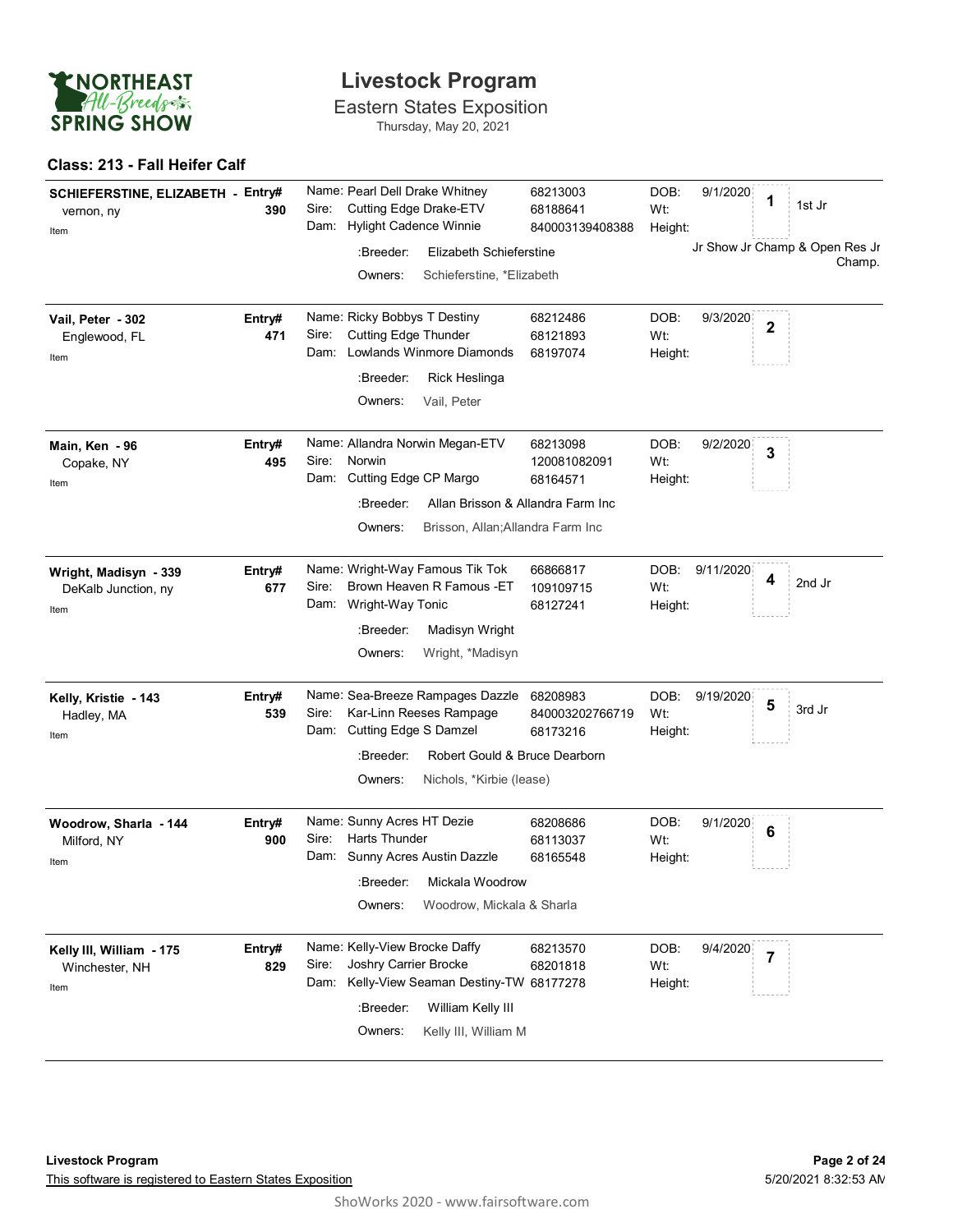| <b>ENORTHEAST</b>  |  |
|--------------------|--|
| All-Breeds         |  |
| <b>SPRING SHOW</b> |  |

### Eastern States Exposition

Thursday, May 20, 2021

| Hill, Alissa - 270<br>Underhill, VT<br>Item        | Entry#<br>459 | Name: PA-Char-Dale Winning Nicci<br>840003146781800<br>DOB:<br>9/13/2020<br>8<br>Brown Heaven Winningformula-E107362998<br>Sire:<br>Wt:<br>PA-Char-Dale Braiden Nala<br>Dam:<br>840003134098060<br>Height:<br>:Breeder:<br>Luke Tanis<br>Owners:<br>Hill, *Alissa             | 4th Jr |
|----------------------------------------------------|---------------|-------------------------------------------------------------------------------------------------------------------------------------------------------------------------------------------------------------------------------------------------------------------------------|--------|
| Kelley, Jesse - 51<br>albion, ME<br>Item           | Entry#<br>276 | Name: Deadend Carter Wambam-ETV 840003126932672<br>DOB:<br>9/3/2020<br>9<br><b>Voelkers TD Carter</b><br>Sire:<br>Wt:<br>68119645<br>Dam: Top Acres Durham Wanelle<br>68191003<br>Height:<br>:Breeder:<br><b>Drake Dumont</b><br>Owners:<br>Dumont, *Drake & Alizabeth        |        |
| McEvoy, Kenneth - 311<br>Marathon, NY<br>Item      | Entry#<br>487 | Name: Car-A-Mac D Peach Crown<br>840003210065089<br>DOB: 10/19/2020<br>10<br>Sire:<br>Hilltop Acres B Daredevil-ET<br>Wt:<br>840003012559129<br>Car-A-Mac Nemo Pearl-ET<br>Dam:<br>68169234<br>Height:<br>:Breeder:<br>Lydia A McEvoy<br>Owners:<br>McEvoy, *Caralyne (lease) | 5th Jr |
| Buell, Alexis - 87<br>Eastford, CT<br>Item         | Entry#<br>175 | Name: Patchwork Cherub Caila<br>68212324<br>DOB:<br>10/1/2020<br>11<br>Sire:<br>Wt:<br>Dam:<br>Height:<br>:Breeder:<br>Amber Buell<br>Owners:<br>Buell, *Alexis                                                                                                               | 6th Jr |
| Doubleday, Sara - 111<br>New braintree, Ma<br>Item | Entry#<br>206 | Name: Lucky Me Whiskey Carnival<br>DOB: 10/17/2020<br>68212717<br>12<br>Sire:<br>Manis Glenn Whiskey<br>Wt:<br>68133750<br>Dam: Farmon Nels Champaign<br>68165077<br>Height:<br>:Breeder:<br>Sara Doubleday<br>Owners:<br>Doubleday, Sara                                     |        |
| Buell, Amber - 90<br>Eastford, Ct<br>Item          | Entry#<br>418 | Name: Patchwork Jean Anastasia<br>68212328<br>DOB:<br>11/6/2020<br>13<br>Sire:<br>Cozy Nook Carter Tequila<br>68156279<br>Wt:<br>Patchwork Jean<br>Dam:<br>68177970<br>Height:<br>:Breeder:<br>Amber Buell<br>Owners:<br>Buell, *Amber                                        | 7th Jr |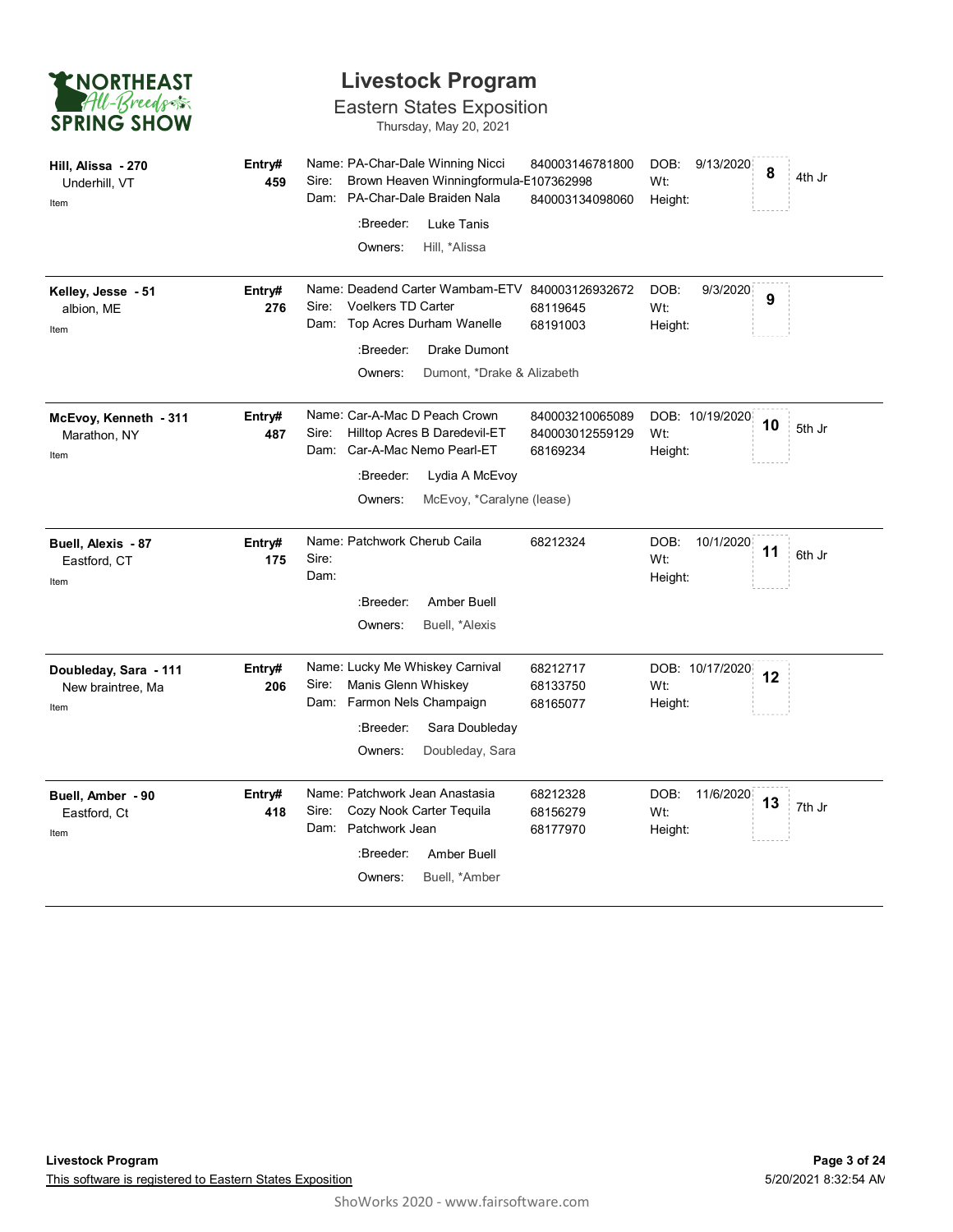

Eastern States Exposition Thursday, May 20, 2021

#### **Class: 214 - Sumr Yrlng Heifer**

| Bendig, Dale & Deanna - 297<br>Gettysburg, PA<br>Item   | Entry#<br>406 | Name: DJ Norwin Cheyenne<br>Norwin<br>Sire:<br>DJ Bosephus Cara<br>Dam:                                                       | 682080967<br>120081082091<br>840003126124791 | DOB:<br>6/11/2020<br>Wt:<br>Height: | 1                     |
|---------------------------------------------------------|---------------|-------------------------------------------------------------------------------------------------------------------------------|----------------------------------------------|-------------------------------------|-----------------------|
|                                                         |               | :Breeder:                                                                                                                     | Dale Bendig & Deanna J Heizer                |                                     |                       |
|                                                         |               | Owners:                                                                                                                       | Dale Bendig; Deanna J Heizer                 |                                     |                       |
| Pike, Hayden - 220<br>Granville, Ma<br>Item             | Entry#<br>844 | Name: Niermans Shotgun Poppy<br>La Rainbow Sweet Shotgun-ETV 840003129321116<br>Sire:<br>Dam: Niermans H Thunder Page         | 68212598<br>68192190                         | DOB:<br>6/21/2020<br>Wt:<br>Height: | $\mathbf 2$<br>1st Jr |
|                                                         |               | :Breeder:<br>Ryland & Brayton Nierman                                                                                         |                                              |                                     | Jr Show HM Jr Champ.  |
|                                                         |               | Owners:<br>Pike, *Hayden                                                                                                      |                                              |                                     |                       |
| Baker, Lucas - 252<br>Hoosick Falls, NY<br>Item         | Entry#<br>124 | Name: Wendebelle Moonlight Jasmin<br>Sire:<br>La Rainbow B Moonlight-ET<br>Dam: CIE Wendebelle Braiden Jade                   | 840003214060748<br>68161115<br>68154768      | DOB:<br>7/5/2020<br>Wt:<br>Height:  | 3                     |
|                                                         |               | :Breeder:<br>Wendy Baker                                                                                                      |                                              |                                     |                       |
|                                                         |               | Owners:<br>Baker, Lucas                                                                                                       |                                              |                                     |                       |
| Rucks, Lindsey - 338<br>Okeechobee, Fl<br>Item          | Entry#<br>644 | Name: RAD-ical Rich Ivanka<br>Sire:<br>JoDee Nemo Richard<br>Dam: RAD-ical Tequila Trump<br>:Breeder:<br><b>Lindsey Rucks</b> | 68211896<br>68154420<br>68193327             | DOB:<br>6/1/2020<br>Wt:<br>Height:  | 4                     |
|                                                         |               | Owners:<br>Rucks, Lindsey                                                                                                     |                                              |                                     |                       |
| Gulley, Kaylah - 381<br>Greenwich, NY<br>Item           | Entry#<br>891 | Name: Classy Creek Jukebox<br>Triangle Acres Carter Juke<br>Sire:<br>Bejosh Brookings Hoobaby<br>Dam:                         | 68213162<br>840003139214232<br>68200361      | DOB:<br>7/10/2020<br>Wt:<br>Height: | 5                     |
|                                                         |               | Classy Creek Farm<br>:Breeder:                                                                                                |                                              |                                     |                       |
|                                                         |               | Classy Creek Farm<br>Owners:                                                                                                  |                                              |                                     |                       |
| SCHIEFERSTINE, ELIZABETH - Entry#<br>vernon, ny<br>Item | 389           | Name: Pearl Dell Seaman Ultra<br>Sire:<br>Cutting Edge Seaman<br>Dam: Pearl Dell Millenium Unique                             | 68213002<br>68137657<br>68183942             | DOB:<br>6/1/2020<br>Wt:<br>Height:  | 6<br>2nd Jr           |
|                                                         |               | :Breeder:<br>Jacob Schieferstine                                                                                              |                                              |                                     |                       |
|                                                         |               | Owners:<br>Schieferstine, *Elizabeth                                                                                          |                                              |                                     |                       |
| Bigelow, Taylor - 80<br>WILLSBORO, NY<br>Item           | Entry#<br>373 | Name: Tay-Lea Richard Snowbird<br>Jo-Dee Nemo Richard<br>Sire:<br>Dam: Tay-Lea Braiden Snowkitten                             | 68211972<br>68155420<br>68185715             | DOB:<br>6/15/2020<br>Wt:<br>Height: | $\overline{7}$        |
|                                                         |               | :Breeder:<br><b>Taylor Bigelow</b>                                                                                            |                                              |                                     |                       |
|                                                         |               | Owners:<br>Bigelow, Taylor                                                                                                    |                                              |                                     |                       |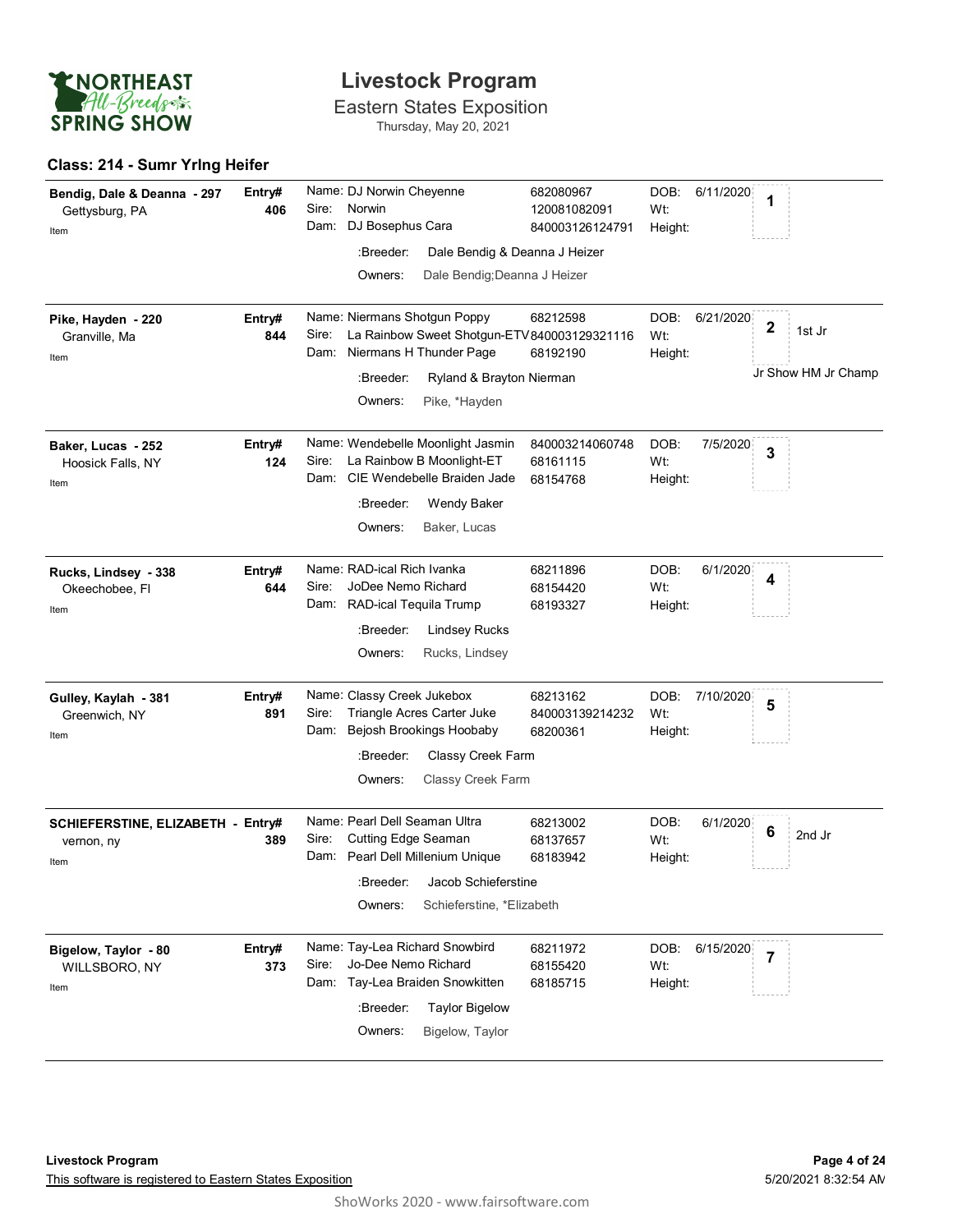| <b>ENORTHEAST</b><br>All-Breeds<br><b>SPRING SHOW</b>  | <b>Livestock Program</b><br><b>Eastern States Exposition</b><br>Thursday, May 20, 2021 |                                                                                                                 |                                                       |                                     |              |  |  |
|--------------------------------------------------------|----------------------------------------------------------------------------------------|-----------------------------------------------------------------------------------------------------------------|-------------------------------------------------------|-------------------------------------|--------------|--|--|
| Edsall, Carrie - 369<br>Cobleskill, NY<br>Item         | Entry#<br>850                                                                          | Name: IE Hylight Rasta Posh<br>Jo-Dee Royal Hill Rasta-ET<br>Sire:<br><b>IDR Sandman Poof</b><br>Dam:           | 840003216832537<br>840003135087427<br>840003130799554 | DOB:<br>6/29/2020<br>Wt:<br>Height: | 8<br>3rd Jr  |  |  |
|                                                        |                                                                                        | :Breeder:<br>Todd & Heather Hyman                                                                               |                                                       |                                     |              |  |  |
|                                                        |                                                                                        | Owners:<br>Enyart, *Luke                                                                                        |                                                       |                                     |              |  |  |
| Hebert, Kara-Lynn - 95<br>Woodstock Valley, Ct<br>Item | Entry#<br>171                                                                          | Name: Patchwork Hades Emmitude<br><b>Blessing Brooking Advisor</b><br>Sire:<br>Dam:<br>Patchwork Santanas Hades | 68208263<br>68150445<br>68178256                      | DOB:<br>7/29/2020<br>Wt:<br>Height: | 9<br>4th Jr  |  |  |
|                                                        |                                                                                        | :Breeder:<br>Amber Buell                                                                                        |                                                       |                                     |              |  |  |
|                                                        |                                                                                        | Owners:<br>Hebert, *Kara-Lynn (lessee)                                                                          |                                                       |                                     |              |  |  |
| Buell, Alexis - 87<br>Eastford, CT<br>Item             | Entry#<br>174                                                                          | Name: Patchwork Innocence Karma<br>La Rainbow Bfly Dynamite-ETV<br>Sire:<br>Patchwork Rebels Innocence<br>Dam:  | 68208391<br>840003129321096<br>68165670               | DOB:<br>7/19/2020<br>Wt:<br>Height: | 10<br>5th Jr |  |  |
|                                                        |                                                                                        | :Breeder:<br>Amber Buell<br>Owners:<br>Buell. *Amber                                                            |                                                       |                                     |              |  |  |
| Wilber, Abigail - 154<br>Colebrook, Ct<br>Item         | Entry#<br>443                                                                          | Name: Colebrook Creek Rich Anya<br>Jo Dee Nemo Richard<br>Sire:<br>Dam:<br>Gretna Acres Quint Amber             | 68208240<br>68155420<br>68140939                      | DOB:<br>8/4/2020<br>Wt:<br>Height:  | 11<br>6th Jr |  |  |
|                                                        |                                                                                        | :Breeder:<br>Abigail Wilber                                                                                     |                                                       |                                     |              |  |  |
|                                                        |                                                                                        | Owners:<br>Wilber, *Abigail                                                                                     |                                                       |                                     |              |  |  |
| skiff, dylan - 274<br>greenwich, ny<br>Item            | Entry#<br>294                                                                          | Name: Su-Adam Tallant Belle<br>Sire:<br><b>Cutting Edge Tallant-ET</b><br>Dam: Su-Adam Pepper Bonnie            | 68208261<br>68146918<br>68155131                      | DOB:<br>6/1/2020<br>Wt:<br>Height:  | 12<br>7th Jr |  |  |
|                                                        |                                                                                        | Dylan Skiff<br>:Breeder:                                                                                        |                                                       |                                     |              |  |  |
|                                                        |                                                                                        | Skiff, *Dylan<br>Owners:                                                                                        |                                                       |                                     |              |  |  |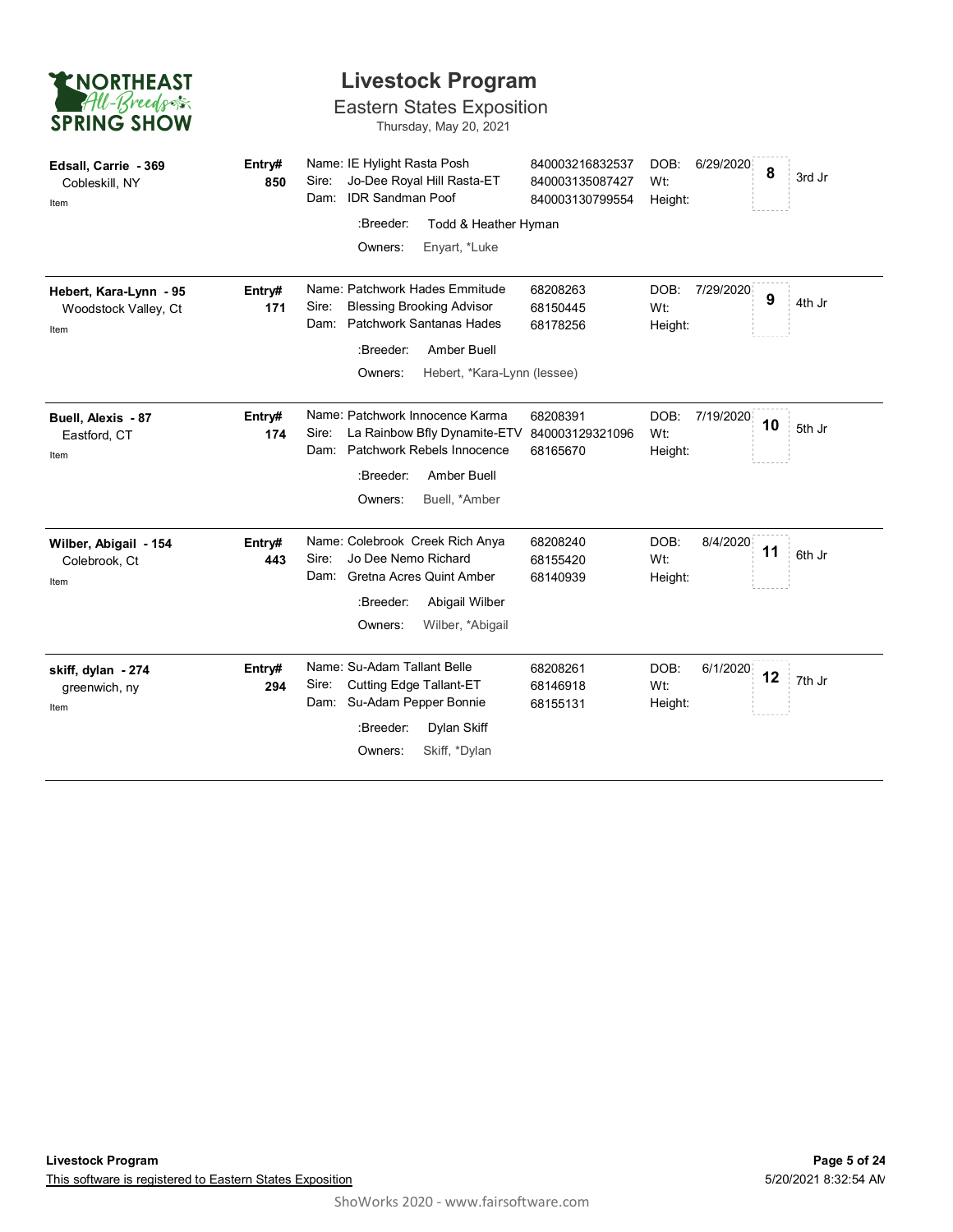

Eastern States Exposition Thursday, May 20, 2021

#### **Class: 215 - Spring Yrlng Heifer**

| Main, Ken - 96<br>Copake, NY<br>Item                   | Entry#<br>608 | Name: Cutting Edge RLB Flower-ETV<br>Sire:<br>Dam:                                                                                                                                  | 68207336                                       | DOB:<br>3/10/2020<br>1<br>Wt:<br>Height:                                  |
|--------------------------------------------------------|---------------|-------------------------------------------------------------------------------------------------------------------------------------------------------------------------------------|------------------------------------------------|---------------------------------------------------------------------------|
|                                                        |               | :Breeder:<br>Ken Main & Peter Vail                                                                                                                                                  |                                                |                                                                           |
|                                                        |               | Owners:<br>Main, Ken; Kenny Joe Manion                                                                                                                                              |                                                |                                                                           |
| Vail, Peter - 302<br>Englewood, FL<br>Item             | Entry#<br>934 | Name: Arethusa Phantom Axel<br>Pit-Crew Rich Phantom-ET<br>Sire:<br>Dam: Arethusa TB Anchorage<br>:Breeder:<br>Arethusa Farm<br>Owners:<br>Vail, Peter; Lindsey Rucks               | 68207259<br>840003012275151<br>68186920        | DOB:<br>4/3/2020<br>$\mathbf 2$<br>Wt:<br>Height:                         |
| Kelly, Kristie - 143<br>Hadley, MA<br>Item             | Entry#<br>540 | Name: Kruses Moonlight Hazel-ET<br>Sire: La Rainbow B Moonlight-ET<br>Dam: Kruses Victor Jiterbug-ET<br><b>Rick Kruse</b><br>:Breeder:<br>Owners:<br>Kelly, *Camdyn (lease)         | 68206462<br>68161115<br>68146344               | DOB:<br>3/9/2020<br>3<br>1st Jr<br>Wt:<br>Height:<br>Jr Show Res Jr Champ |
| Foster, Ashlynn - 28<br>Bridport, VT<br>Item           | Entry#<br>461 | Name: Iroquois Acres Cliff Dreamer<br>Kulp-Terra Daryou Cliff<br>Sire:<br>Dam: Arthrust Supreme Dream<br>:Breeder:<br><b>Iroquois Acres</b><br>Owners:<br>Foster, *Ashlynn (lessee) | 68206319<br>840003143858205<br>68147588        | DOB:<br>3/1/2020<br>4<br>2nd Jr<br>Wt:<br>Height:                         |
| Brown, Ashley - 7<br>Graniteville, VT<br>Item          | Entry#<br>56  | Name: Hoyt-Top Richard Sunflower<br>Jo-Dee Nemo Richard<br>Sire:<br>Dam: Hoyt-Top Tequila Sunstone<br>:Breeder:<br>Jason (Jay) & Lori Hoyt<br>Brown, Ashley C<br>Owners:            | 840003218948210<br>68155420<br>840003137581836 | DOB:<br>3/17/2020<br>5<br>Wt:<br>Height:                                  |
| Howe, Megan - 57<br>New Braintree, MA<br>Item          | Entry#<br>21  | Name: Misty River Carter Wildcard<br>Voelkers TD Carter<br>Sire:<br>Dam: Empire Bush Wildfire<br>:Breeder: Megan Howe<br>Owners:<br>Howe, Megan                                     | 68206008<br>68119645<br>68188379               | DOB:<br>3/16/2020<br>6<br>Wt:<br>Height:                                  |
| Hebert, Kara-Lynn - 95<br>Woodstock Valley, Ct<br>Item | Entry#<br>173 | Name: Patchwork Grace Elegance<br>Jobo Vigor Bush<br>Sire:<br>Dam: Patchwork Innocence Grace<br>:Breeder:<br>Amber Buell<br>Owners:<br>Hebert, *Kara-Lynn (lessee)                  | 68208264<br>68129315<br>68181595               | DOB:<br>5/12/2020<br>$\overline{7}$<br>3rd Jr<br>Wt:<br>Height:           |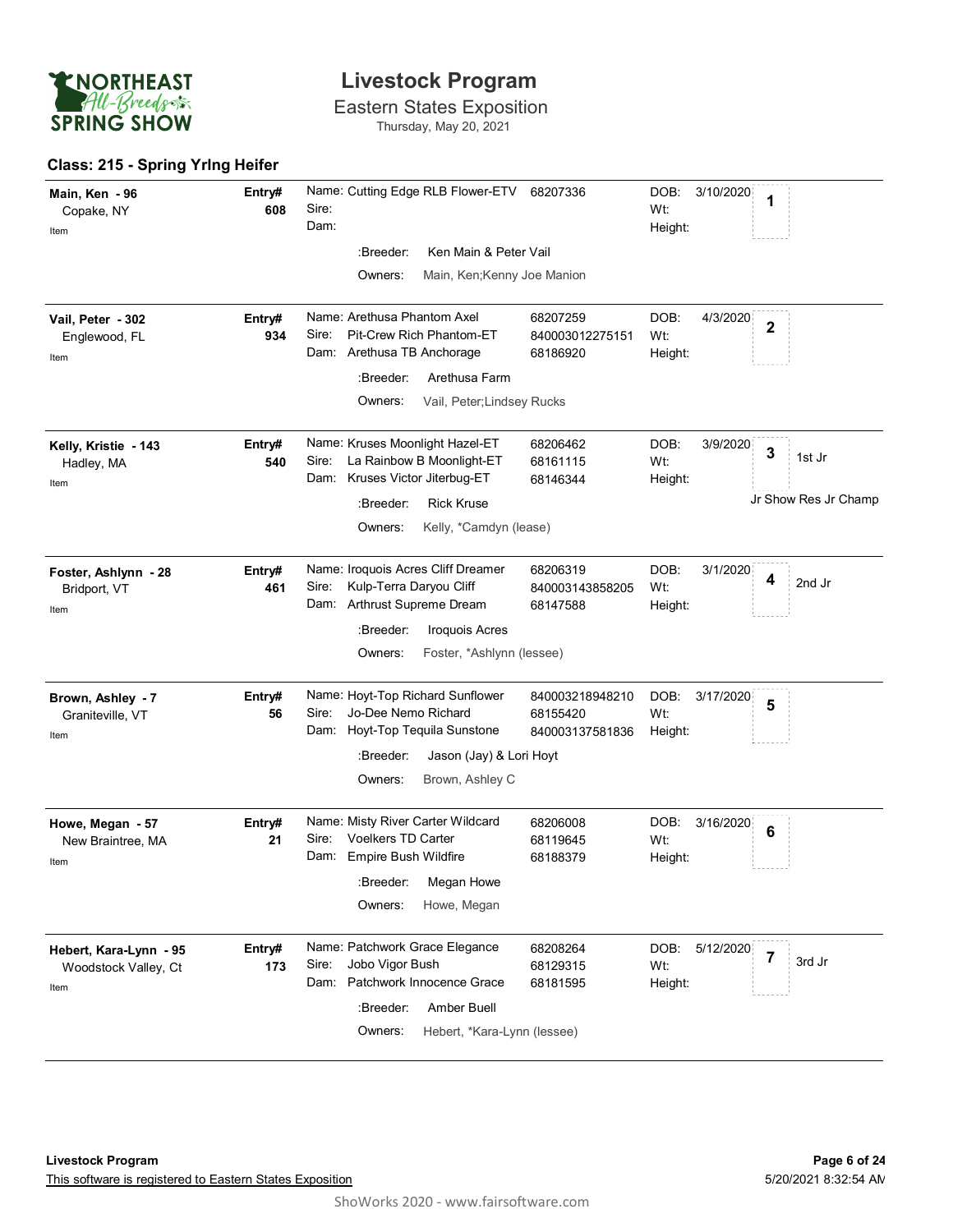| <b>ENORTHEAST</b><br>All-Breeds<br><b>SPRING SHOW</b> | <b>Livestock Program</b><br><b>Eastern States Exposition</b><br>Thursday, May 20, 2021 |                                                                                                                                                                       |                                                |                                     |              |  |  |  |  |
|-------------------------------------------------------|----------------------------------------------------------------------------------------|-----------------------------------------------------------------------------------------------------------------------------------------------------------------------|------------------------------------------------|-------------------------------------|--------------|--|--|--|--|
| Wilber, Abigail - 154<br>Colebrook, Ct<br>Item        | Entry#<br>444                                                                          | Name: Colebrook Creek DT Alina<br>LA Rainbow BFly Dynamite<br>Sire:<br>Colebrook Creek WF Allis<br>Dam:<br>:Breeder:<br>Abigail Wilber<br>Owners:<br>Wilber, *Abigail | 84003125721710<br>840003129321096<br>68186853  | DOB:<br>3/7/2020<br>Wt:<br>Height:  | 8<br>4th Jr  |  |  |  |  |
| Gulley, Kaylah - 381<br>Greenwich, NY<br>Item         | Entry#<br>890                                                                          | Name: Classy Creek Rasta Rafiki<br>Jo-Dee Royal Hill Rasta<br>Sire:<br>Bejosh Supreme Simba<br>Dam:<br>:Breeder:<br>Classy Creek Farm<br>Owners:<br>Classy Creek Farm | 840003136925987<br>840003135087427<br>68139032 | DOB:<br>3/26/2020<br>Wt:<br>Height: | 9            |  |  |  |  |
| Buell, Amber - 90<br>Eastford, Ct<br>Item             | Entry#<br>417                                                                          | Name: Patchwork Patty Bailey<br>Jobo Vigor Bush<br>Sire:<br>Patchwork Feliz Bailey<br>Dam:<br>:Breeder:<br>Amber Buell<br>Owners:<br>Buell, *Amber                    | 68206503<br>68129315<br>68191958               | DOB:<br>3/23/2020<br>Wt:<br>Height: | 10<br>5th Jr |  |  |  |  |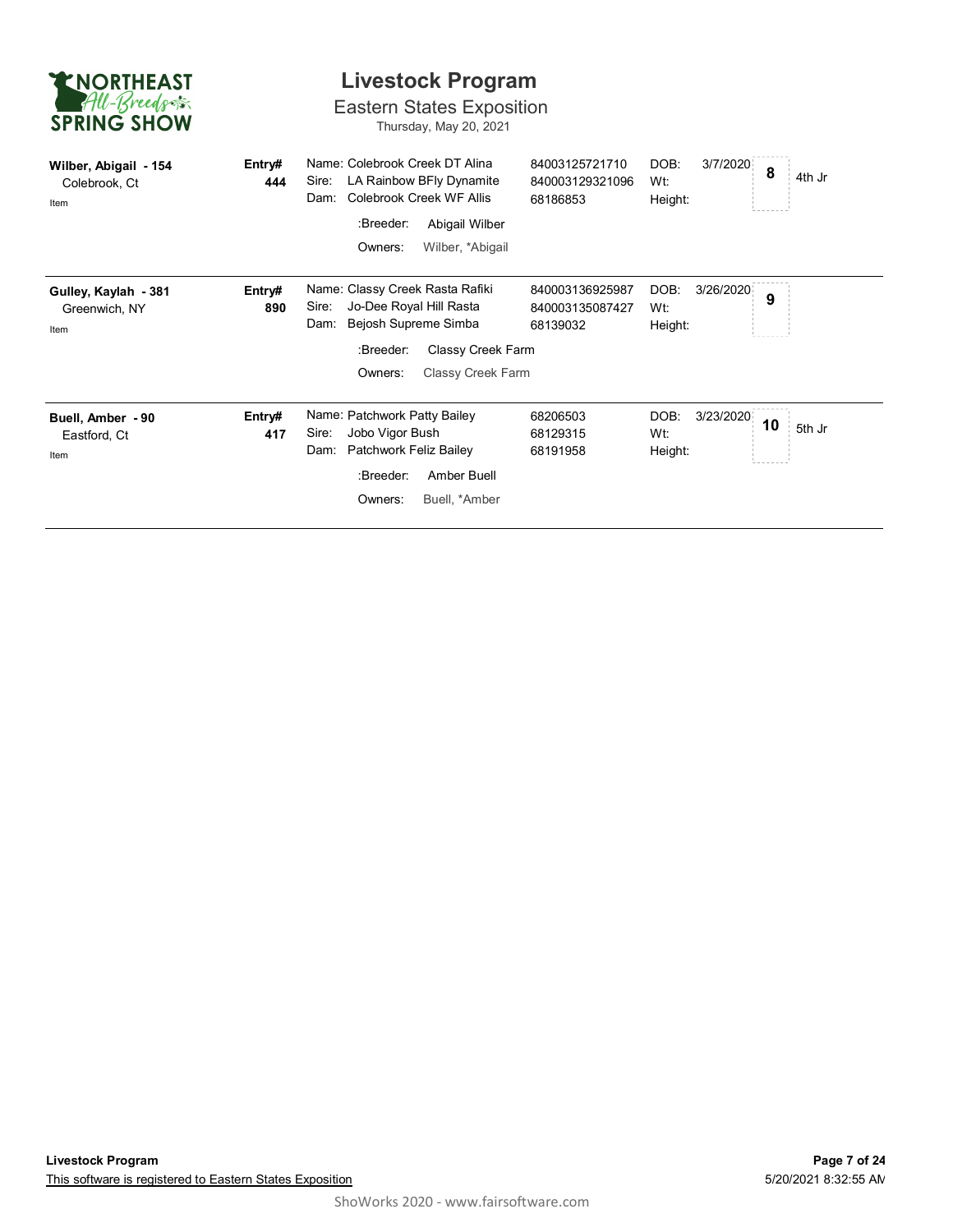

Eastern States Exposition Thursday, May 20, 2021

#### **Class: 216 - Winter Yrlng Heifer**

| Main, Ken - 96<br>Copake, NY<br>Item               | Entry#<br>497 | Name: Cutting Edge N Kahlua-ETV<br>Norwin<br>Sire:<br>Cutting Edge A Kandy<br>Dam:<br>:Breeder:<br>Main/Vail/Brisson<br>Owners:<br>Main, Ken;Allan Brisson                            | 68204583<br>120081082091<br>68178842    | DOB:<br>12/2/2019<br>1<br>Wt:<br>Height:           | HM Jr Champ. |
|----------------------------------------------------|---------------|---------------------------------------------------------------------------------------------------------------------------------------------------------------------------------------|-----------------------------------------|----------------------------------------------------|--------------|
| Kelly, Kristie - 143<br>Hadley, MA<br>Item         | Entry#<br>538 | Name: Maple Street Kick Fireball<br>Hilltop Acres D Kickstart-ET<br>Sire:<br>Maple Street Whisk Fiona<br>Dam:<br>:Breeder:<br>Allards Farm, Inc.<br>Owners:<br>Kelly, *Camdyn (lease) | 68204021<br>840003210109790<br>68163459 | DOB:<br>12/2/2019<br>$\mathbf 2$<br>Wt:<br>Height: | 1st Jr       |
| Olson, Lauren - 113<br>New Braintree, MA<br>Item   | Entry#<br>704 | Name: MBLJ Saffires Shimmer<br><b>Cutting Edge Saber</b><br>Sire:<br>N&N Monson Saffire<br>Dam:<br>Lauren Olson<br>:Breeder:<br>Owners:<br>Olson, *Lauren                             | 840003131254213<br>68164537<br>68192406 | DOB: 12/24/2019<br>$\mathbf{3}$<br>Wt:<br>Height:  | 2nd Jr       |
| Somers, Amelia - 146<br>Walton, NY<br>Item         | Entry#<br>366 | Name: Stylin S Hadley<br>Sire:<br>Cutting Edge Seaman<br>Brook Hollow Totally Had it-ET<br>Dam:<br>:Breeder:<br>Linda & Leslie Bruchey<br>Somers, *Amelia<br>Owners:                  | 68207582<br>68137657<br>68190637        | DOB:<br>1/21/2020<br>4<br>Wt:<br>Height:           | 3rd Jr       |
| Kelly III, William - 175<br>Winchester, NH<br>Item | Entry#<br>819 | Name: Kelly-View Brocke Jazz<br>Sire:<br>Joshry Carrier Brocke<br>Kelly-View Falcon Josie<br>Dam:<br>:Breeder:<br>William Kelly III<br>Owners:<br>Kelly III, William M                | 68213571<br>68201818<br>68194730        | DOB:<br>12/7/2019<br>5<br>Wt:<br>Height:           |              |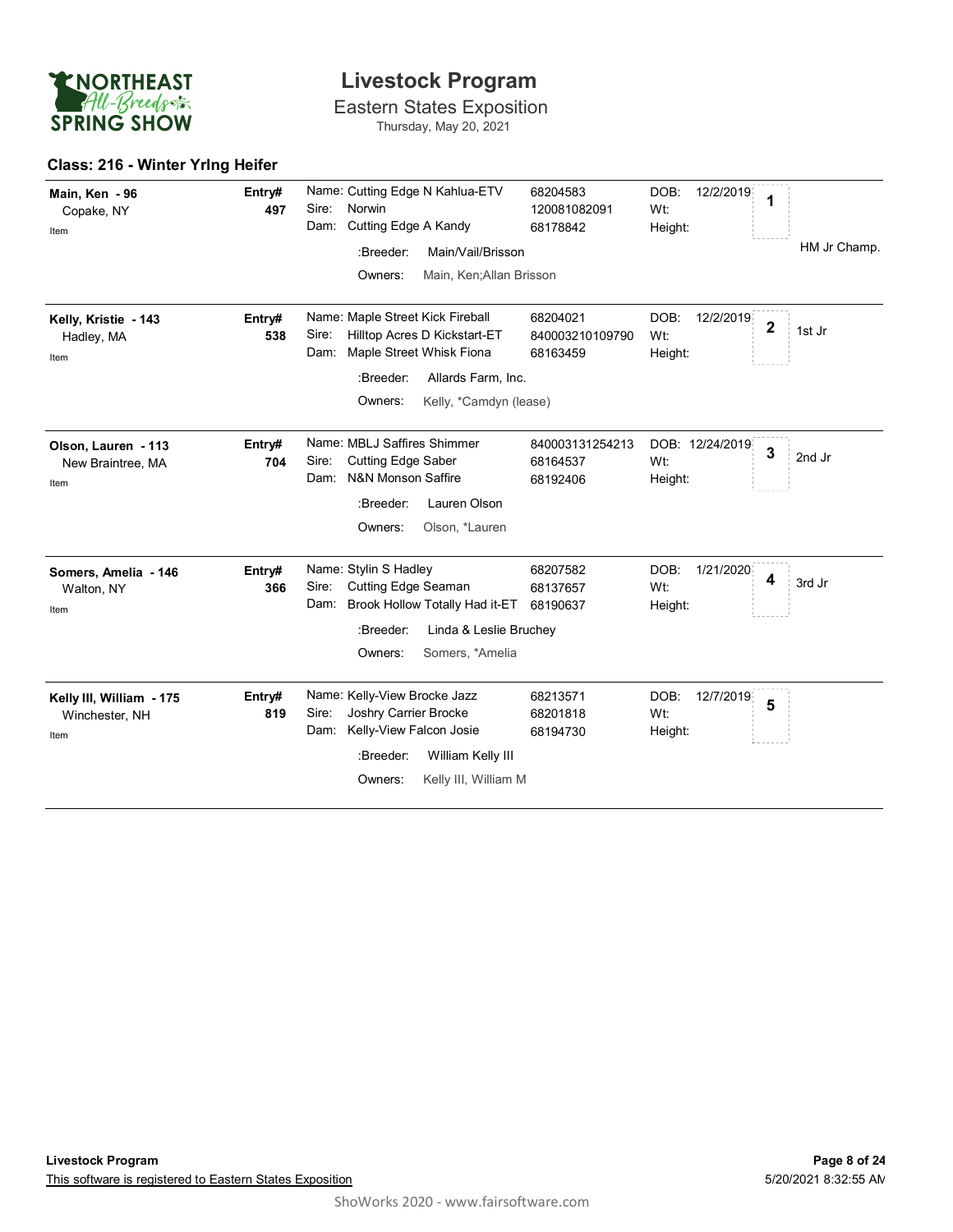

Eastern States Exposition Thursday, May 20, 2021

#### **Class: 217 - Fall Yrlng Heifer**

| Main, Ken - 96<br>Copake, NY<br>Item               | Entry#<br>496 | Sire:         | Norwin<br>Dam: Cutting Edge P Sherry<br>:Breeder:        | Name: Cutting Edge N Saxon-ETV<br>Michael Barton                             | 68204581<br>120081082091<br>68130956                                      | DOB:<br>Wt:<br>Height: | 9/3/2019  | 1                       | Jr Champ. |
|----------------------------------------------------|---------------|---------------|----------------------------------------------------------|------------------------------------------------------------------------------|---------------------------------------------------------------------------|------------------------|-----------|-------------------------|-----------|
|                                                    |               |               | Owners:                                                  | Main, Ken; Kenny Joe Manion                                                  |                                                                           |                        |           |                         |           |
| Woodrow, Sharla - 144<br>Milford, NY<br>Item       | Entry#<br>901 | Sire:<br>Dam: | Maple Sugar T Priscilla                                  | Name: Sunny Acres Dawson Piper<br>Sunny Acres Get Lucky Dawson 68187618      | 68204031<br>68187320                                                      | DOB:<br>Wt:<br>Height: | 9/16/2019 | $\overline{\mathbf{2}}$ |           |
|                                                    |               |               | :Breeder:                                                | Sharla Woodrow                                                               |                                                                           |                        |           |                         |           |
|                                                    |               |               | Owners:                                                  | Woodrow, Sharla                                                              |                                                                           |                        |           |                         |           |
| Kelly III, William - 175<br>Winchester, NH<br>Item | Entry#<br>821 | Sire:         | Joshry Carrier Brocke<br>Dam: Kelly-View Braiden Taylor  | Name: Kelly-View Brocke Thunder                                              | 68209250<br>68201818<br>68177315                                          | DOB:<br>Wt:<br>Height: | 9/5/2019  | 3                       |           |
|                                                    |               |               | :Breeder:                                                | <b>Kelly Brothers</b>                                                        |                                                                           |                        |           |                         |           |
|                                                    |               |               | Owners:                                                  | Allen, Emily                                                                 |                                                                           |                        |           |                         |           |
| Olson, Lauren - 113<br>New Braintree, MA<br>Item   | Entry#<br>705 | Sire:         | Name: Hylight LBH B Glam<br>Dam: Cutting Edge B Glory-ET | RNR Payoff Brookings-ET                                                      | 840003210657881<br>198772<br>68112016                                     | DOB:<br>Wt:<br>Height: | 9/1/2019  | 4                       | 1st Jr    |
|                                                    |               |               | :Breeder:                                                |                                                                              | Larry & Beanie Hill & Hylight Farms LLC                                   |                        |           |                         |           |
|                                                    |               |               | Owners:                                                  | Olson, *John                                                                 |                                                                           |                        |           |                         |           |
| Pike, Hayden - 220<br>Granville, Ma<br>Item        | Entry#<br>845 | Sire:<br>Dam: |                                                          | Name: On-A-Whim Sandman Panda<br>On-A-Whim Valor Sandman                     | 840003219913612<br>68141473<br>On-A-Whim Cadence Teddy-ET 840003219913589 | DOB:<br>Wt:<br>Height: | 9/26/2019 | 5                       | 2nd Jr    |
|                                                    |               |               | :Breeder:                                                | Hargraves                                                                    |                                                                           |                        |           |                         |           |
|                                                    |               |               | Owners:                                                  | Pike, *Hayden                                                                |                                                                           |                        |           |                         |           |
| Baker, Lucas - 252<br>Hoosick Falls, NY<br>Item    | Entry#<br>125 | Sire:<br>Dam: | Many Maples Ebony<br>:Breeder:                           | Name: Wendebelle Vengeance Ellie<br>Double T Carter Vengeance<br>Wendy Baker | 840003200265978<br>840003013248393<br>68176575                            | DOB:<br>Wt:<br>Height: | 9/2/2019  | 6                       |           |
|                                                    |               |               | Owners:                                                  | Baker, Wendy                                                                 |                                                                           |                        |           |                         |           |
|                                                    |               |               |                                                          |                                                                              |                                                                           |                        |           |                         |           |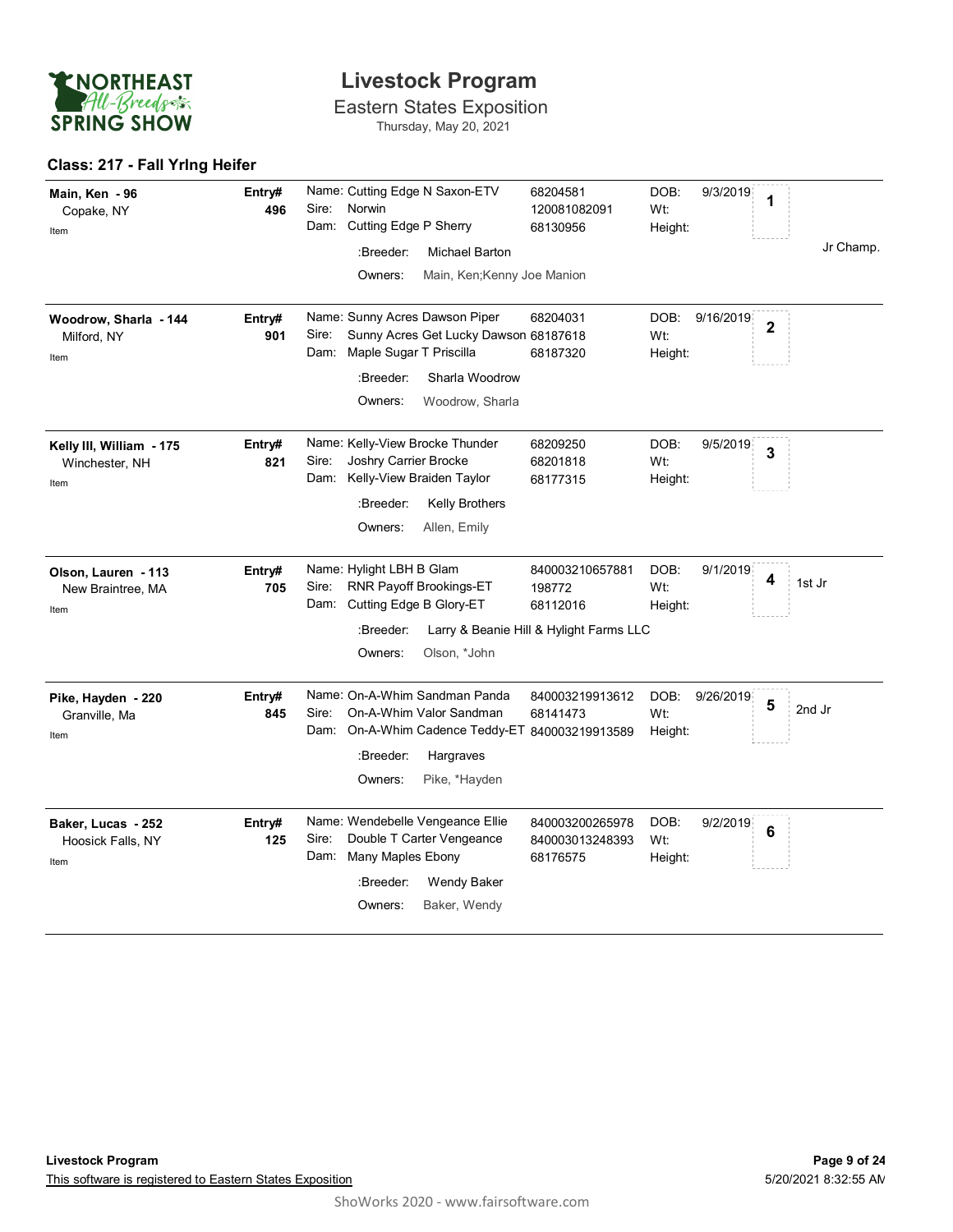

Eastern States Exposition Thursday, May 20, 2021

#### **Class: 218 - Uncalved Jr Two Year Old Heifer**

| Ayer, Karrie - 205<br>Addison, VT<br>Item | Entry#<br>793 | Sire:<br>Dam: |                           | Name: CIE Wendebelle Vengnc Rain<br>Double T Cater Vengeance<br>IE Wendebelle Allstar Kyrie | 840003200265976<br>840003013248393<br>840003137979500 | DOB:<br>Wt:<br>Height: | 8/15/2019 |   | 1st Jr |
|-------------------------------------------|---------------|---------------|---------------------------|---------------------------------------------------------------------------------------------|-------------------------------------------------------|------------------------|-----------|---|--------|
|                                           |               |               | :Breeder:                 | Wendy E Baker                                                                               |                                                       |                        |           |   |        |
|                                           |               |               | Owners:                   | Aver, Karrie                                                                                |                                                       |                        |           |   |        |
| Howe, Megan - 57                          | Entry#        |               | Name: Cutting Edge G Demo |                                                                                             | 682021280                                             | DOB:                   | 7/24/2019 | 2 |        |
| New Braintree, MA                         | 147           | Sire:         |                           | Cutting Edge S Grandslam                                                                    | 68174769                                              | Wt:                    |           |   |        |
| Item                                      |               | Dam:          | Cutting Edge C Demi       |                                                                                             | 68174788                                              | Height:                |           |   |        |
|                                           |               |               | :Breeder:                 | Kyle Barton                                                                                 |                                                       |                        |           |   |        |
|                                           |               |               |                           |                                                                                             |                                                       |                        |           |   |        |
|                                           |               |               |                           |                                                                                             |                                                       |                        |           |   |        |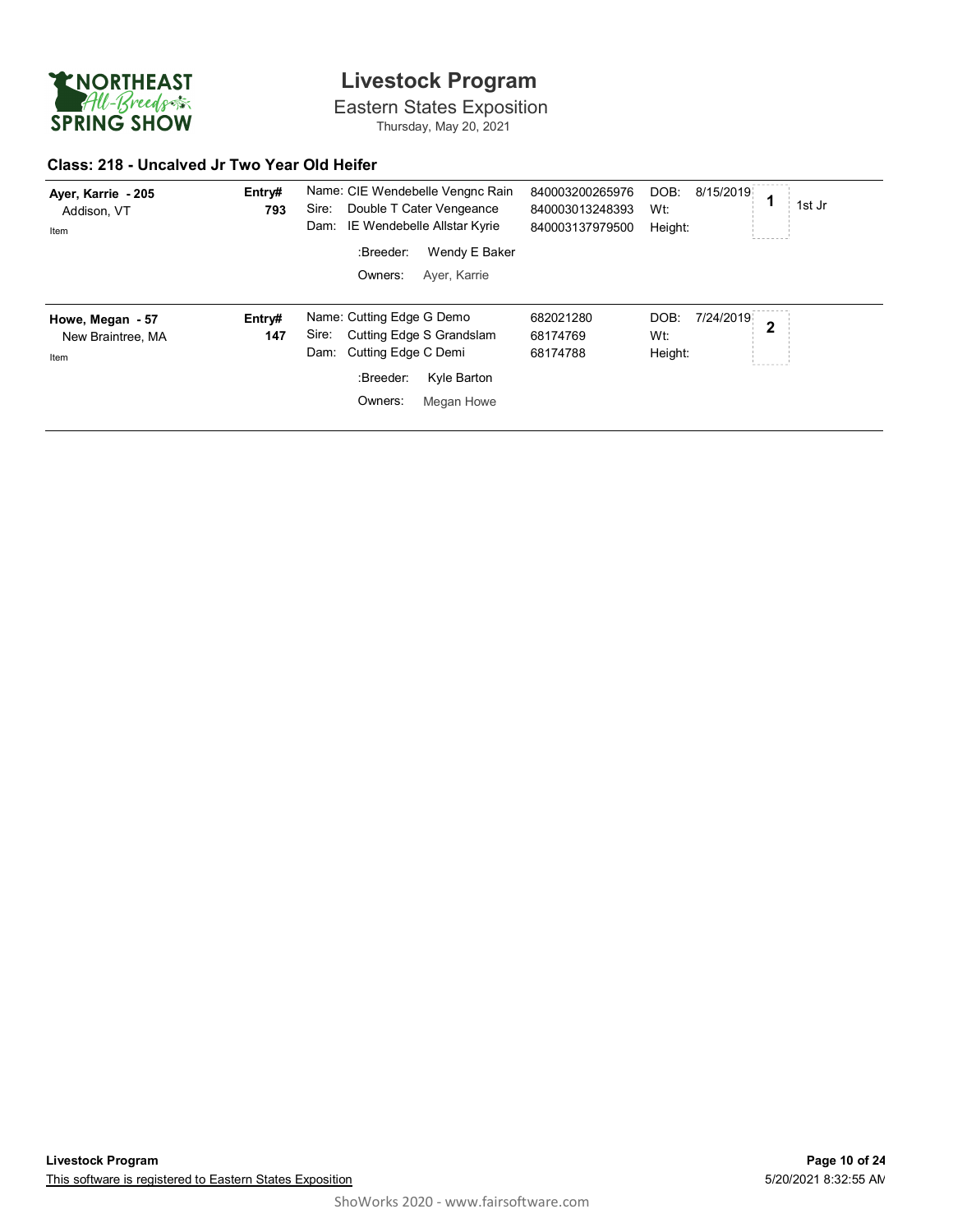

Eastern States Exposition Thursday, May 20, 2021

#### **Class: 224 - Jr Best Three Females**

| Main, Ken - 96<br>Copake, NY<br>Item               | Entry#<br>1945 | Name: Entry<br>Sire:<br>Dam:<br>:Breeder: |                             | DOB:<br>Wt:<br>Height: | Prem Exhibitor/Heifer Show    |
|----------------------------------------------------|----------------|-------------------------------------------|-----------------------------|------------------------|-------------------------------|
|                                                    |                | Owners:                                   | Main, Ken; Kenny Joe Manion |                        |                               |
| Main, Ken - 96<br>Copake, NY<br>Item               | Entry#<br>1943 | Name: Entry<br>Sire:<br>Dam:<br>:Breeder: |                             | DOB:<br>Wt:<br>Height: | 1<br>Prem Breeder/Heifer Show |
|                                                    |                | Owners:                                   | Main, Ken                   |                        |                               |
| Kelly III, William - 175<br>Winchester, NH<br>Item | Entry#<br>925  | Name: Entry<br>Sire:<br>Dam:<br>:Breeder: |                             | DOB:<br>Wt:<br>Height: | $\mathbf 2$                   |
|                                                    |                | Owners:                                   | Kelly III, William M        |                        |                               |
| Buell, Amber - 90<br>Eastford, Ct<br>Item          | Entry#<br>467  | Name: Entry<br>Sire:<br>Dam:<br>:Breeder: |                             | DOB:<br>Wt:<br>Height: | 3                             |
|                                                    |                | Owners:                                   | Buell, *Amber               |                        |                               |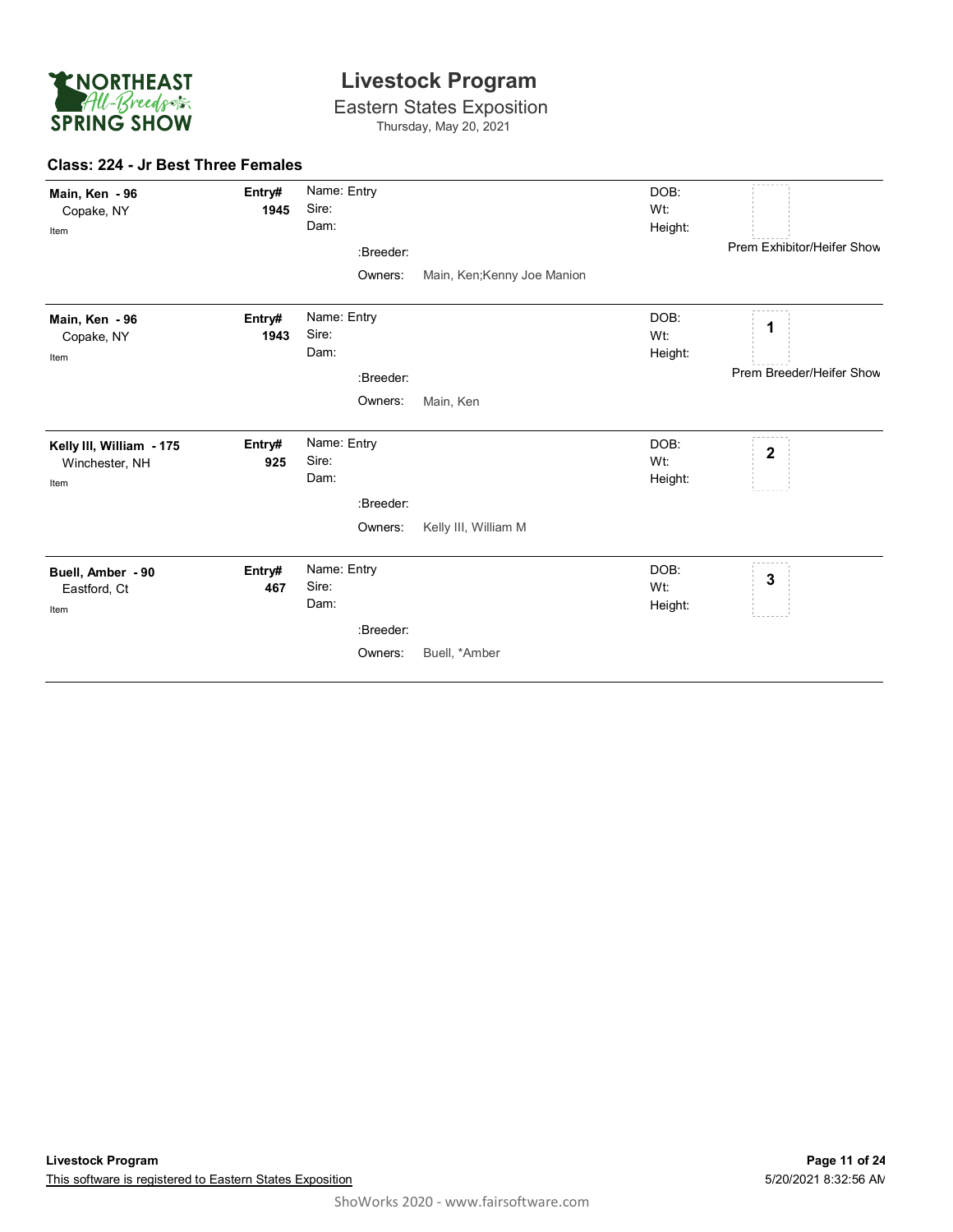

Eastern States Exposition Thursday, May 20, 2021

#### **Class: 230 - Jr Two Year Old Cow**

| Vail, Peter - 302<br>Englewood, FL<br>Item         | Entry#<br>402 | Name: Acclaimed C Jazzy-ETV<br><b>Voelkers TD Carter</b><br>Sire:<br>Kruses Victor Jillette-ET<br>Dam:<br>:Breeder:<br><b>Acclaimed Swiss</b><br>Owners:<br>Vail, Peter; Lindsey Rucks | 68202024<br>68119645<br>68141087 | DOB:<br>3/21/2019<br>1<br>Wt:<br>Height:             | Res int Champ. |
|----------------------------------------------------|---------------|----------------------------------------------------------------------------------------------------------------------------------------------------------------------------------------|----------------------------------|------------------------------------------------------|----------------|
| Brisson, Allan - 145<br>Vergennes, Vt<br>Item      | Entry#<br>880 | Name: Round Hill Rad C Wishlist-ETV<br><b>Voelkers TD Carter</b><br>Sire:<br>Top Acres Garbro Wanda-ET<br>Dam:<br>:Breeder:<br>Cynthia Warner<br>Owners:<br>Brisson, Allan             | 68201508<br>68119645<br>68130904 | DOB:<br>3/4/2019<br>$\overline{2}$<br>Wt:<br>Height: |                |
| Kelly III, William - 175<br>Winchester, NH<br>Item | Entry#<br>820 | Name: Kelly-View Brocke Daffnee<br>Joshry Carrier Brocke<br>Sire:<br>Kelly-View Seaman Daphne-TW 68177279<br>Dam:<br>:Breeder:<br>William Kelly III<br>Owners:<br>Kelly III, William M | 68213568<br>68201818             | DOB:<br>3/15/2019<br>3<br>Wt:<br>Height:             |                |
| Wilber, Abigail - 154<br>Colebrook. Ct<br>Item     | Entry#<br>445 | Name: Colebrook Creek CD Avalon<br>Sire:<br>Shiloh Brookings Cadence-ET<br>Colebrook Creek WF Allis<br>Dam:<br>:Breeder:<br>Abigail Wilber<br>Wilber, *Abigail<br>Owners:              | 68198892<br>71130650<br>68186753 | DOB:<br>3/25/2019<br>4<br>Wt:<br>Height:             | 1st Jr         |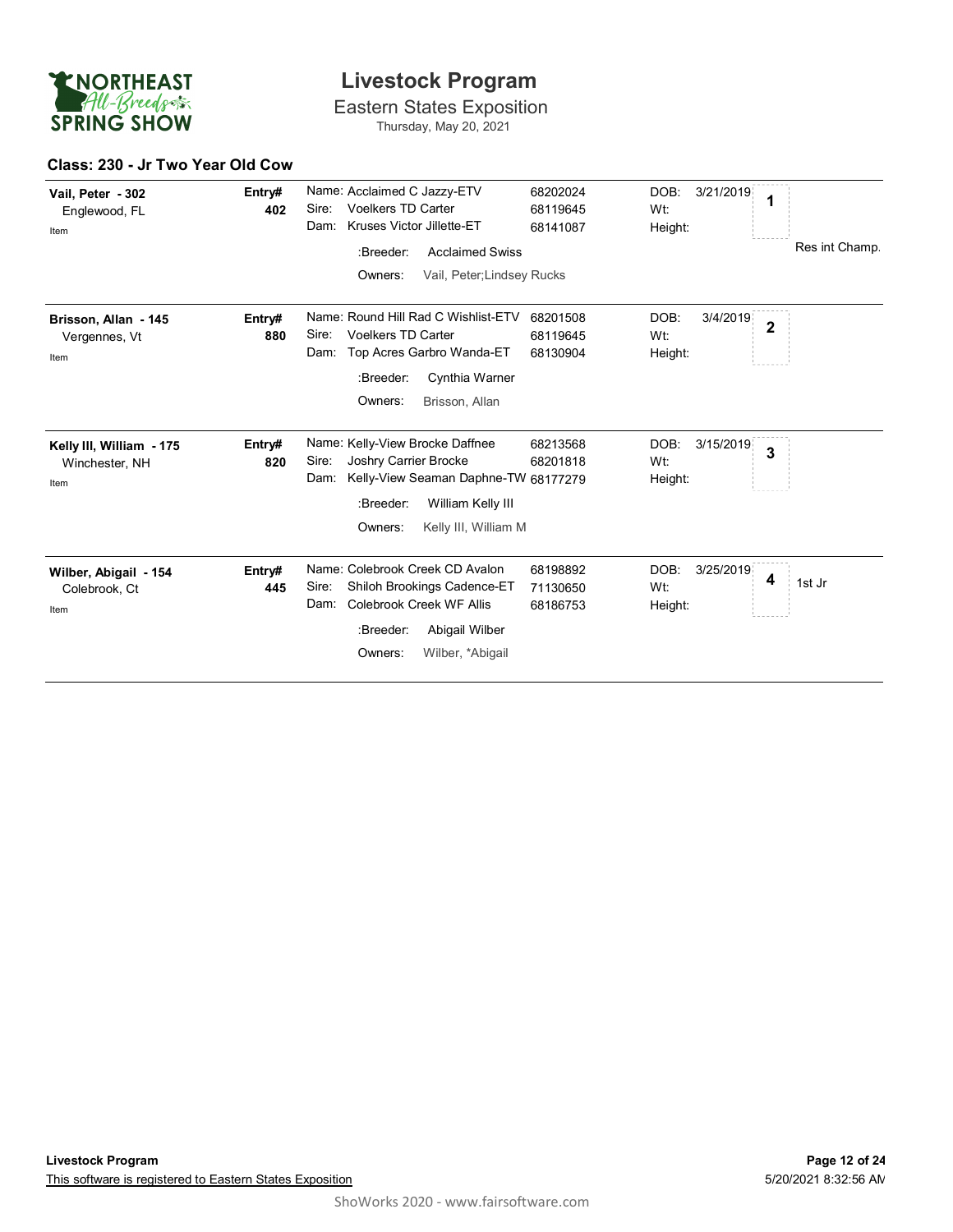

Eastern States Exposition Thursday, May 20, 2021

#### **Class: 231 - Sr Two Year Old Cow**

| Vail, Peter - 302<br>Englewood, FL<br>Item         | Entry#<br>404 | Name: Buschs Famous Jenna<br>Brown Heaven R Famous-ET<br>Sire:<br><b>Buschs Stuart Jolie</b><br>Dam:<br>:Breeder:<br>James D Busch<br>Owners:<br>Vail, Peter                         | 68200513<br>109109715<br>68177967       | DOB: 12/15/2018<br>Wt:<br>Height:   | 1<br>Int & Res Grand Chamr                     |
|----------------------------------------------------|---------------|--------------------------------------------------------------------------------------------------------------------------------------------------------------------------------------|-----------------------------------------|-------------------------------------|------------------------------------------------|
| Hill, Alissa - 270<br>Underhill, VT<br>Item        | Entry#<br>296 | Name: Perry Brook Tequila Denali<br>Cozy Nook Carter Tequila-ET<br>Sire:<br>Perry Brook Gib Alie<br>Dam:<br>:Breeder:<br>Kylie Quesnal Chittenden<br>Owners:<br>Hill, *Alissa        | 68198207<br>68156279<br>68198206        | DOB: 10/29/2018<br>Wt:<br>Height:   | $\mathbf 2$<br>1st Jr<br>Jr Show Res Int Champ |
| Kelly III, William - 175<br>Winchester, NH<br>Item | Entry#<br>822 | Name: Kelly-View Falcon Magic<br>Sire:<br>Kelly-View M Falcon<br>Kelly-View Finest Madison<br>Dam:<br>William Kelly III<br>:Breeder:<br>Owners:<br>Kelly III, William M              | 68208934<br>68177270<br>68186970        | DOB:<br>9/5/2018<br>Wt:<br>Height:  | 3                                              |
| Balogh, Grace - 32<br>ashford, CT<br>Item          | Entry#<br>254 | Name: Willow Ridge D Magnolia<br>Sire:<br>La Rainbow Bfly Dynamite-ETV 840003129321096<br>Dam: Stoney Knoll Empire B Petal<br>:Breeder:<br>Grace Balogh<br>Owners:<br>Balogh, *Grace | 68197053<br>68166388                    | DOB:<br>9/1/2018<br>Wt:<br>Height:  | 4<br>2nd Jr<br>Jr Show HM Int Champ            |
| Gulley, Kaylah - 381<br>Greenwich, NY<br>Item      | Entry#<br>889 | Name: Classy Creek Seaman Yeti<br>Cutting Edge Seaman<br>Sire:<br>Classy Creek Tanbark Yabby<br>Dam:<br>:Breeder:<br>Classy Creek Farm<br><b>Classy Creek Farm</b><br>Owners:        | 840003136925980<br>68137657<br>68159812 | DOB:<br>1/30/2019<br>Wt:<br>Height: | 5                                              |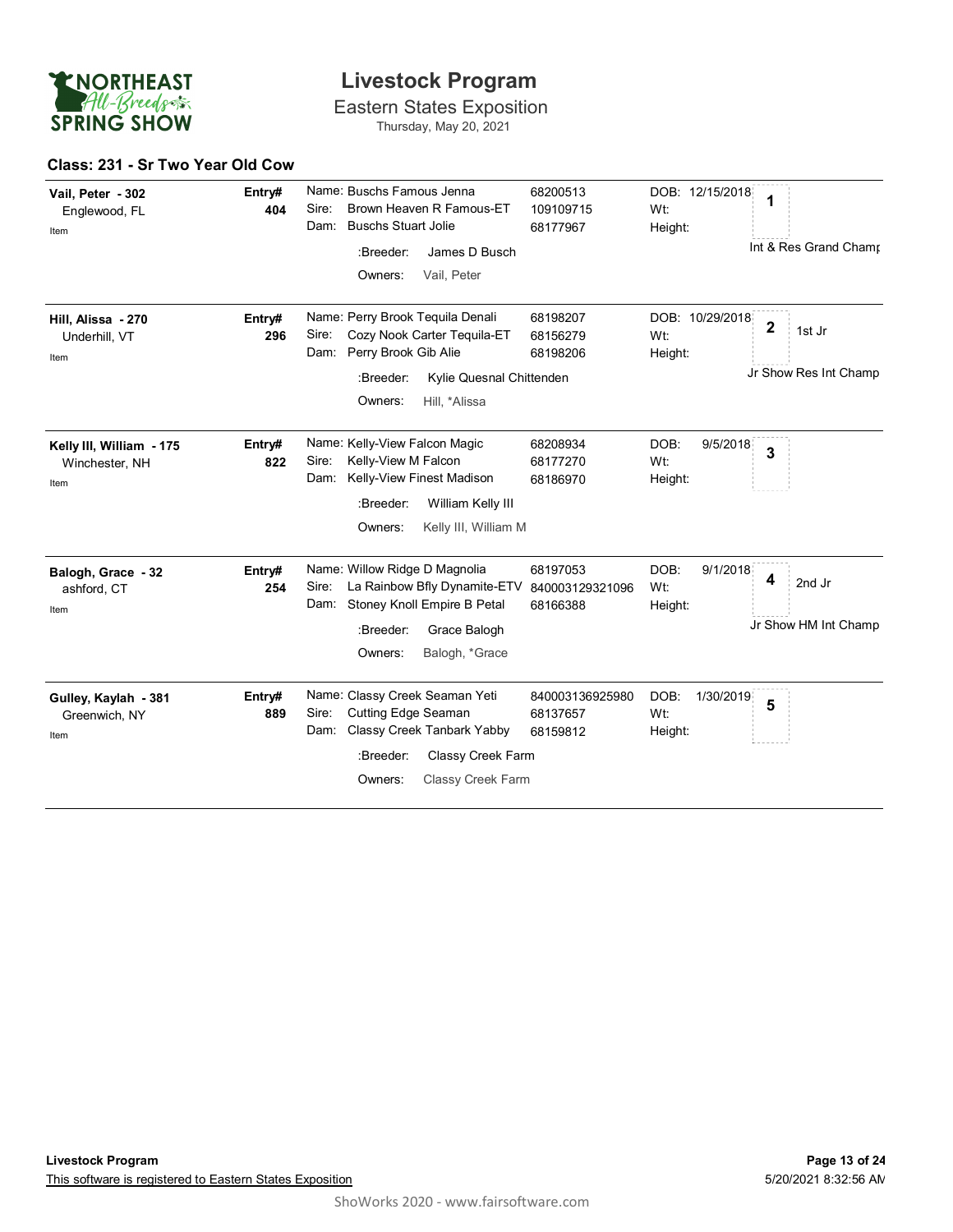

Eastern States Exposition Thursday, May 20, 2021

#### **Class: 232 - Jr Three Year Old Cow**

| Marshall, Katelyn - 335<br>Clinton Corners, NY<br>Item | Entry#<br>706 | Sire:<br>Dam: | Nutmeg Acres Tan Finale                                                        | Name: Nutmeg Acres Cad Felicity<br>Shiloh Brookngs Cadence-ET              | 68194684<br>71130650<br>840003125842360                                                                                | DOB:<br>Wt:<br>Height:             | 5/29/2018 | 1              | 1st Jr                                      |
|--------------------------------------------------------|---------------|---------------|--------------------------------------------------------------------------------|----------------------------------------------------------------------------|------------------------------------------------------------------------------------------------------------------------|------------------------------------|-----------|----------------|---------------------------------------------|
|                                                        |               |               | :Breeder:<br>Owners:                                                           | Lewis & Truda Tanner<br>Marshall, *Katelyn                                 |                                                                                                                        |                                    |           |                | Jr Show Int & HM Grand/Open Show<br>HM Int. |
|                                                        |               |               |                                                                                |                                                                            |                                                                                                                        |                                    |           |                |                                             |
| Bateman, Barbara - 282<br>Edmeston, NY<br>Item         | Entry#<br>372 | Sire:<br>Dam: | <b>Blessing Tex Braiden</b><br>High Voltage Miss Piggy<br>:Breeder:<br>Owners: | Name: High Voltage Braiden Maggie<br>Jason Santobuono<br>Popas Little Farm | 68200547<br>198435<br>68160335                                                                                         | DOB:<br>Wt:<br>Height:             | 6/15/2018 | $\overline{2}$ |                                             |
| Kelly III, William - 175<br>Winchester, NH<br>Item     | Entry#<br>823 | Sire:<br>Dam: | Name: Kelly-View GPS Fay<br>Top Acres GPS-ET<br>:Breeder:<br>Owners:           | Rocky Hollow Maiden Fern                                                   | 68208935<br>68137668<br>68114765<br>William M Kelly III & Nathan Goldenberg<br>Kelly III, William M; Nathan Goldenberg | DOB:<br>Wt:<br>Height:             | 3/30/2018 | 3              |                                             |
| Gulley, Kaylah - 381<br>Greenwich, NY<br>Item          | Entry#<br>888 | Sire:<br>Dam: | Scherma Blooming Biver<br>Cutting Edge PS Swat<br>:Breeder:<br>Owners:         | Name: Classy Creek Biver Swanky<br>Classy Creek Farm<br>Classy Creek Farm  | 840003136925975<br>120094290070<br>68130962                                                                            | DOB:<br>W <sub>t:</sub><br>Height: | 4/16/2018 | 4              |                                             |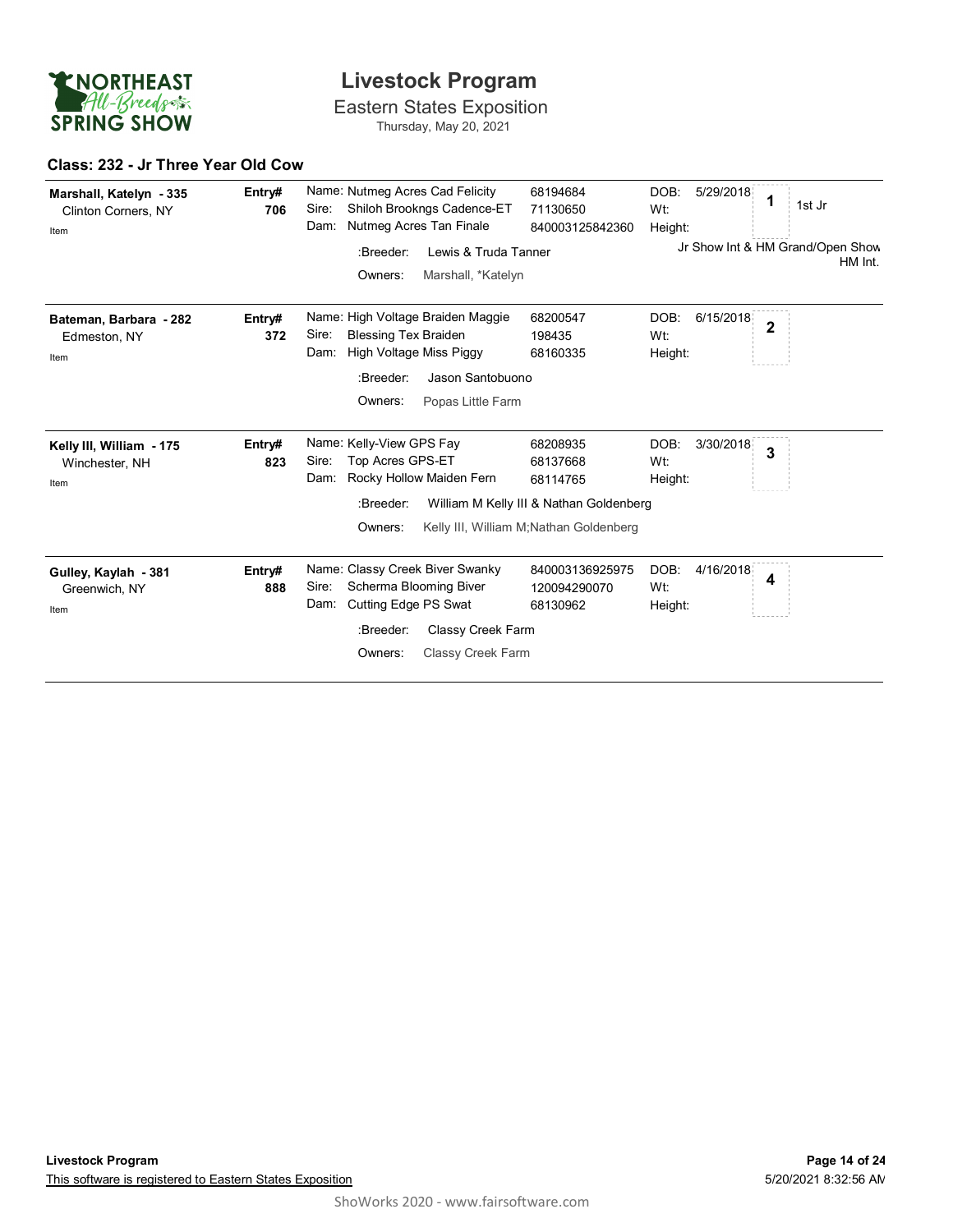

Eastern States Exposition Thursday, May 20, 2021

#### **Class: 233 - Sr Three Year Old Cow**

| Main, Ken - 96<br>Copake, NY<br>Item          | Entry#<br>499 | Name: Cutting Edge B Daybreak-ETV<br>Jobo Wonder Bosephus<br>Sire:<br>Cutting Edge T Delilah<br>Dam:<br>:Breeder:<br>Kyle Barton<br>Owners:<br>Main, Ken; Kenny Joe Manion | 68188596<br>68129318<br>68147909 | DOB:<br>9/30/2017<br>Wt:<br>Height: |        |
|-----------------------------------------------|---------------|----------------------------------------------------------------------------------------------------------------------------------------------------------------------------|----------------------------------|-------------------------------------|--------|
| Armitage, Erin - 372<br>Greenwich, NY<br>Item | Entry#<br>885 | Name: Clover Stone Starbucks<br>Sunny Acres Brookings Drydan<br>Sire:<br><b>Clover Stone Starburst</b><br>Dam:<br>:Breeder:<br>Erin Armitage<br>Owners:<br>Armitage, Erin  | 68190876<br>68165560<br>68174449 | DOB: 10/10/2017<br>Wt:<br>Height:   | 1st Jr |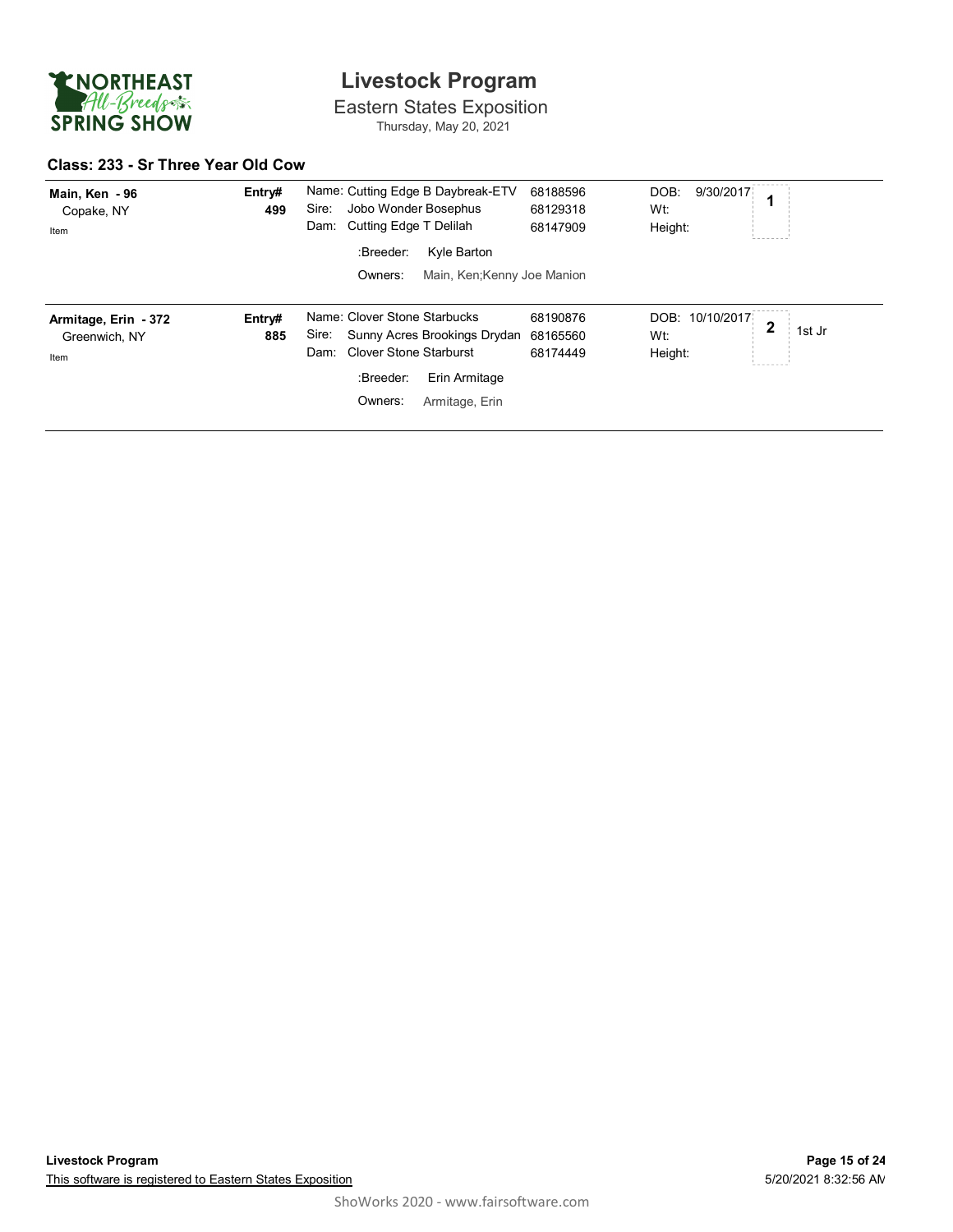

Eastern States Exposition Thursday, May 20, 2021

#### **Class: 240 - Four Year Old Cow**

| Rucks, Lindsey - 338<br>Okeechobee, Fl<br>Item     | Entry#<br>646 | Name: RAD-ical Carrier Look Out<br>Sire:<br>Kulp Terra Cartl Carrier<br>Empire T Victor Lyla<br>Dam:<br>:Breeder:<br><b>Lindsey Rucks</b><br>Owners:<br>Rucks, Lindsey                    | 68189718<br>68161727<br>68171712                                           | DOB:<br>8/7/2017<br>Wt:<br>Height:  | 1<br>Res Sr & HM Grand Champ                      |
|----------------------------------------------------|---------------|-------------------------------------------------------------------------------------------------------------------------------------------------------------------------------------------|----------------------------------------------------------------------------|-------------------------------------|---------------------------------------------------|
| Somers, Amelia - 146<br>Walton, NY<br>Item         | Entry#<br>368 | Name: Shadow Valley Bos Tilly<br>Sire:<br>JOBO Wonder Bosephus-ET<br>Cutting Edge HP B Trina-ET<br>Dam:<br>:Breeder:<br>Amelia Somers<br>Owners:<br>Somers, *Amelia                       | 68186200<br>68129318<br>68164588                                           | DOB:<br>3/2/2017<br>Wt:<br>Height:  | $\mathbf 2$<br>1st Jr<br>Jr Show Sr & Grand Champ |
| Woodrow, Sharla - 144<br>Milford, NY<br>Item       | Entry#<br>902 | Name: Sunny Acres Get Lucky Dreamc 68187614<br><b>BMG Lust Get Lucky</b><br>Sire:<br>Dam: Sunny Acres Vigor Dream<br>:Breeder:<br>Mickala Woodrow<br>Owners:<br>Woodrow, Mickala & Sharla | 68170100<br>6810885                                                        | DOB:<br>5/10/2017<br>Wt:<br>Height: | 3                                                 |
| Ziemba, Mason - 340<br>Durhamville, NY<br>Item     | Entry#<br>642 | Name: Graystone Osborn Total Gibson 68190521<br>Sunnyisle Total<br>Sire:<br>Graystone Blue Chip Gracie<br>Dam:<br>:Breeder:<br>Graystone Cattle Co.<br>Ziemba, *Mason<br>Owners:          | 198777<br>67106832                                                         | DOB:<br>3/11/2017<br>Wt:<br>Height: | 4<br>2nd Jr                                       |
| Kelly III, William - 175<br>Winchester, NH<br>Item | Entry#<br>825 | Name: Joshry Durham Brynn<br>Hilltop Acres W Durham-ET<br>Sire:<br>Joshry Pepper Victoria<br>Dam:<br>:Breeder:<br>Glenn Yardley<br>Owners:                                                | 68181784<br>68135214<br>68154785<br>Kelly III, William M;Nathan Goldenberg | DOB: 10/11/2016<br>Wt:<br>Height:   | 5                                                 |
| Wilber, Abigail - 154<br>Colebrook, Ct<br>Item     | Entry#<br>446 | Name: Colebrook Creek WF Allis<br>Sire:<br>Brown Heaven WinningFormula- 107362998<br>Dam:<br>Gretna Acres Quint Amber<br>:Breeder:<br>Abigail Wilber<br>Owners:<br>Wilber, *Abigail       | 68186853<br>68140930                                                       | DOB:<br>6/1/2017<br>Wt:<br>Height:  | 6<br>3rd Jr                                       |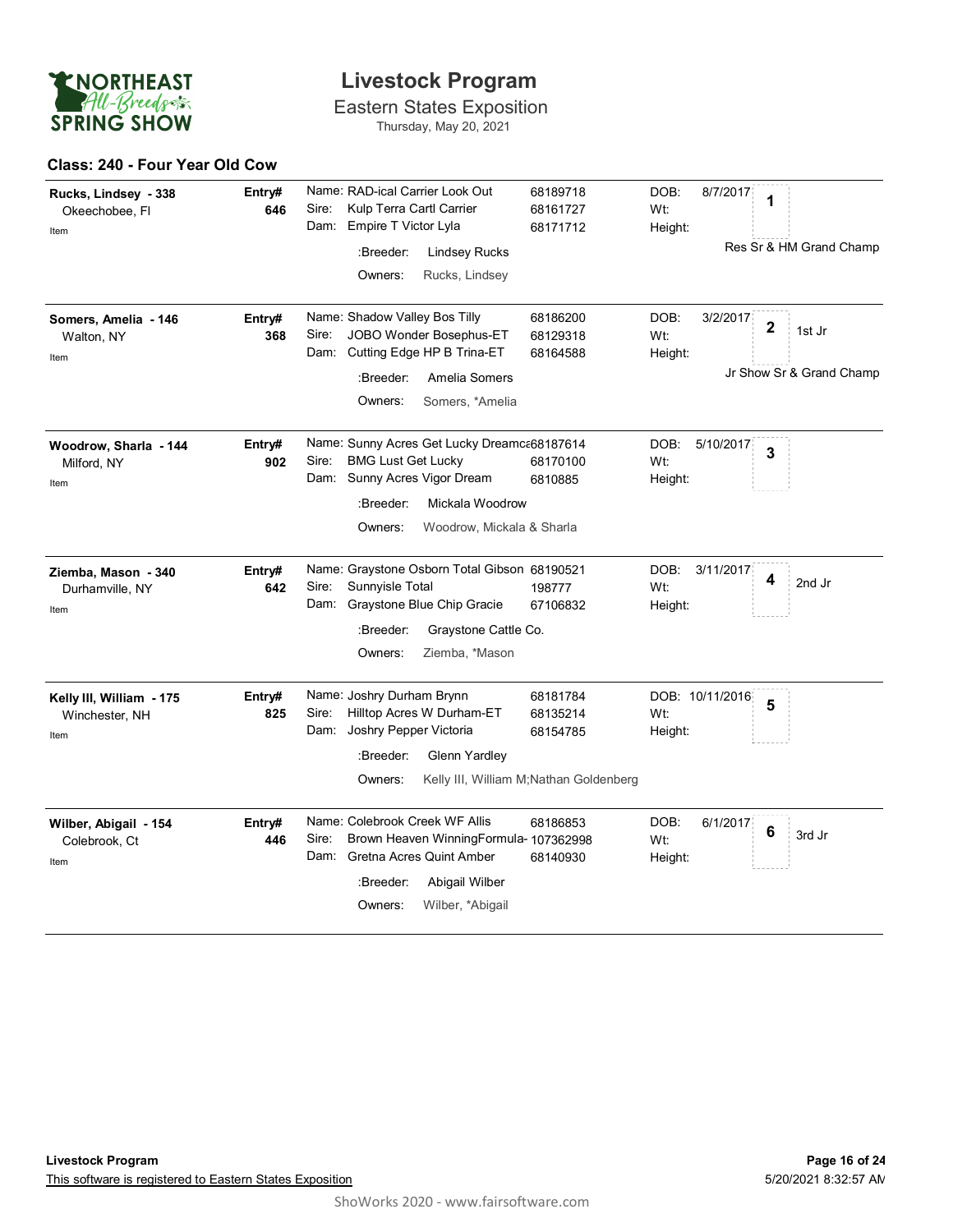

Eastern States Exposition Thursday, May 20, 2021

#### **Class: 241 - Five Year Old Cow**

| Rucks, Lindsey - 338<br>Okeechobee, Fl<br>Item     | Entry#<br>645 | Name: Latimore Braiden Twinkie<br><b>Blessing Tex Braiden</b><br>Sire:<br>Latimore Leg Tray Twinkle<br>Dam:<br>:Breeder:<br>Janet Ludwig<br>Owners:<br>Rucks, Lindsey | 68181543<br>198435                                                          | DOB:<br>6/1/2016<br>1<br>Wt:<br>Height:<br>HM Sr Champ.                                         |
|----------------------------------------------------|---------------|-----------------------------------------------------------------------------------------------------------------------------------------------------------------------|-----------------------------------------------------------------------------|-------------------------------------------------------------------------------------------------|
| Somers, Amelia - 146<br>Walton, NY<br>Item         | Entry#<br>369 | Name: Graystone Kingpin Gitana<br>Sire:<br>Jo-Dee Trooper Kingpin<br>Graystone PS Gitta<br>Dam:<br>:Breeder:<br>Steven Wagner<br>Owners:<br>Somers, *Amelia           | 68176946<br>68127537<br>68147391                                            | DOB:<br>3/1/2016<br>$\overline{\mathbf{2}}$<br>1st Jr<br>Wt:<br>Height:<br>Jr Show HM Sr Champ. |
| Kelly III, William - 175<br>Winchester, NH<br>Item | Entry#<br>826 | Name: Joshry Durham Baylee<br>Sire:<br>Hilltop Acres W Durham-ET<br>Joshry Pepper Victoria<br>Dam:<br>Glenn Yardley<br>:Breeder:<br>Owners:                           | 68171515<br>68135214<br>68154785<br>Kelly III, William M; Nathan Goldenberg | DOB:<br>10/2/2015<br>3<br>Wt:<br>Height:                                                        |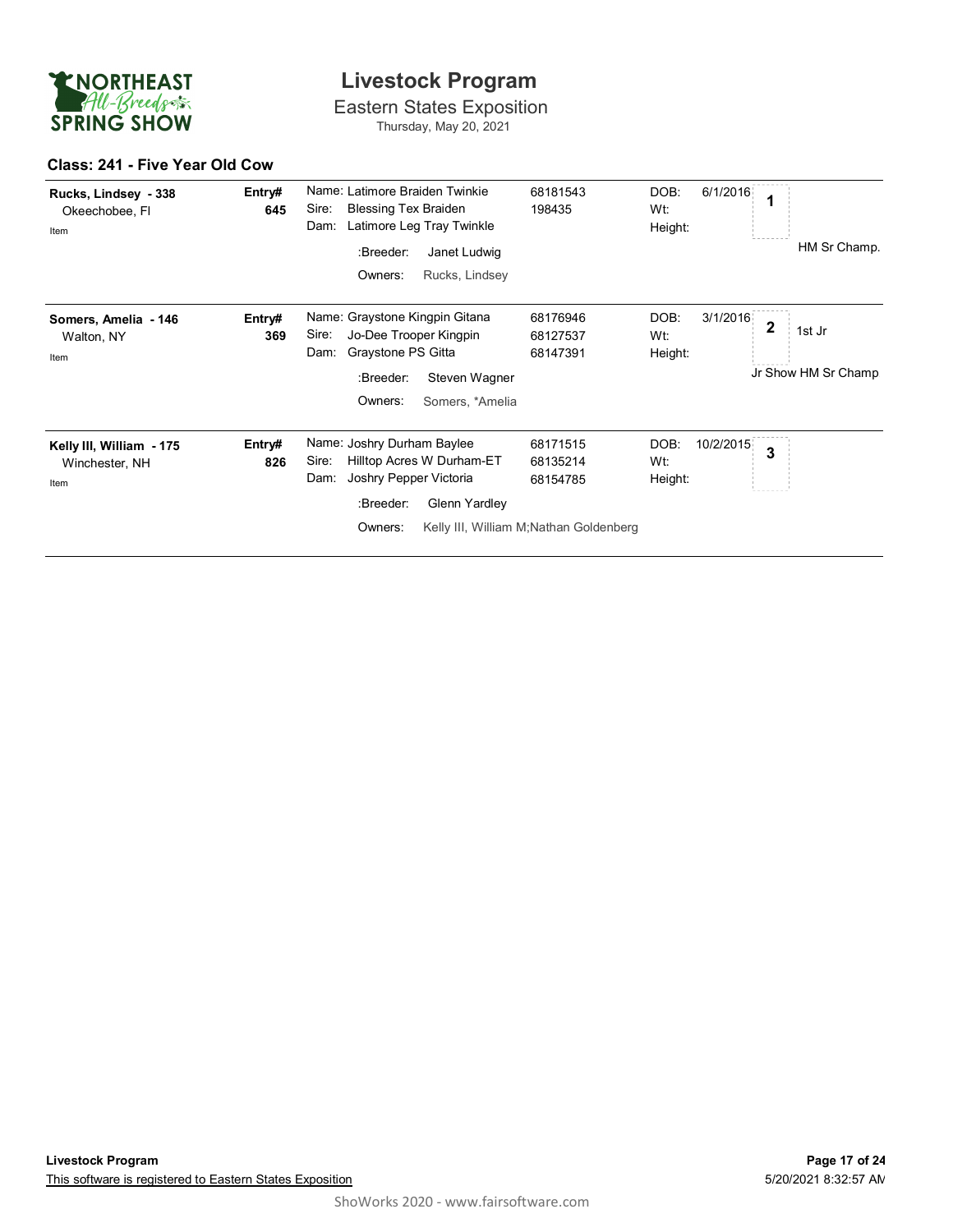

Eastern States Exposition Thursday, May 20, 2021

#### **Class: 242 - Six Years & Older Cow**

| Main, Ken - 96<br>Copake, NY<br>Item          | Entry#<br>498 | Name: Cutting Edge CP Margo-ET<br>Sire:<br>Voelkers Wndt Chilli Pepper<br>Old Mill Snickpack Mercy<br>Dam:                                                                    | 68164571<br>68120371<br>68113327             | DOB:<br>10/7/2014<br>Wt:<br>Height: | 1                                               |
|-----------------------------------------------|---------------|-------------------------------------------------------------------------------------------------------------------------------------------------------------------------------|----------------------------------------------|-------------------------------------|-------------------------------------------------|
|                                               |               | :Breeder:<br>Owners:<br>Brisson, Allan; Allandra Farm Inc.                                                                                                                    | Walter Vail & Kyle & Michael Barton          |                                     | Sr & Grand Champ.                               |
| Whitney, Justin - 185<br>Fort Ann, NY<br>Item | Entry#<br>101 | Name: Milk & Honey PS Kayla<br>Top Acres Power Surge<br>Sire:<br>Lost Elm Kitty-TW<br>Dam:<br>CLF LLC<br>:Breeder:<br>Owners:<br>Whitney, Justin                              | 68116060<br>196004                           | 11/8/2009<br>DOB:<br>Wt:<br>Height: | $\overline{2}$                                  |
| Bigelow, Taylor - 80<br>WILLSBORO, NY<br>Item | Entry#<br>374 | Name: Milec Glenncore Caramel ET<br>Jolahofs Glen Glenncore ET<br>Sire:<br>Castel Prestige Clara<br>Dam:<br>Ferme MCF Leclerc INC<br>:Breeder:<br>Owners:<br>Bigelow, *Trevor | 124000108217101<br>120078336343<br>102753994 | DOB:<br>6/27/2013<br>Wt:<br>Height: | 3<br>1st Jr<br>Jr Show Res Sr & Res Grand Champ |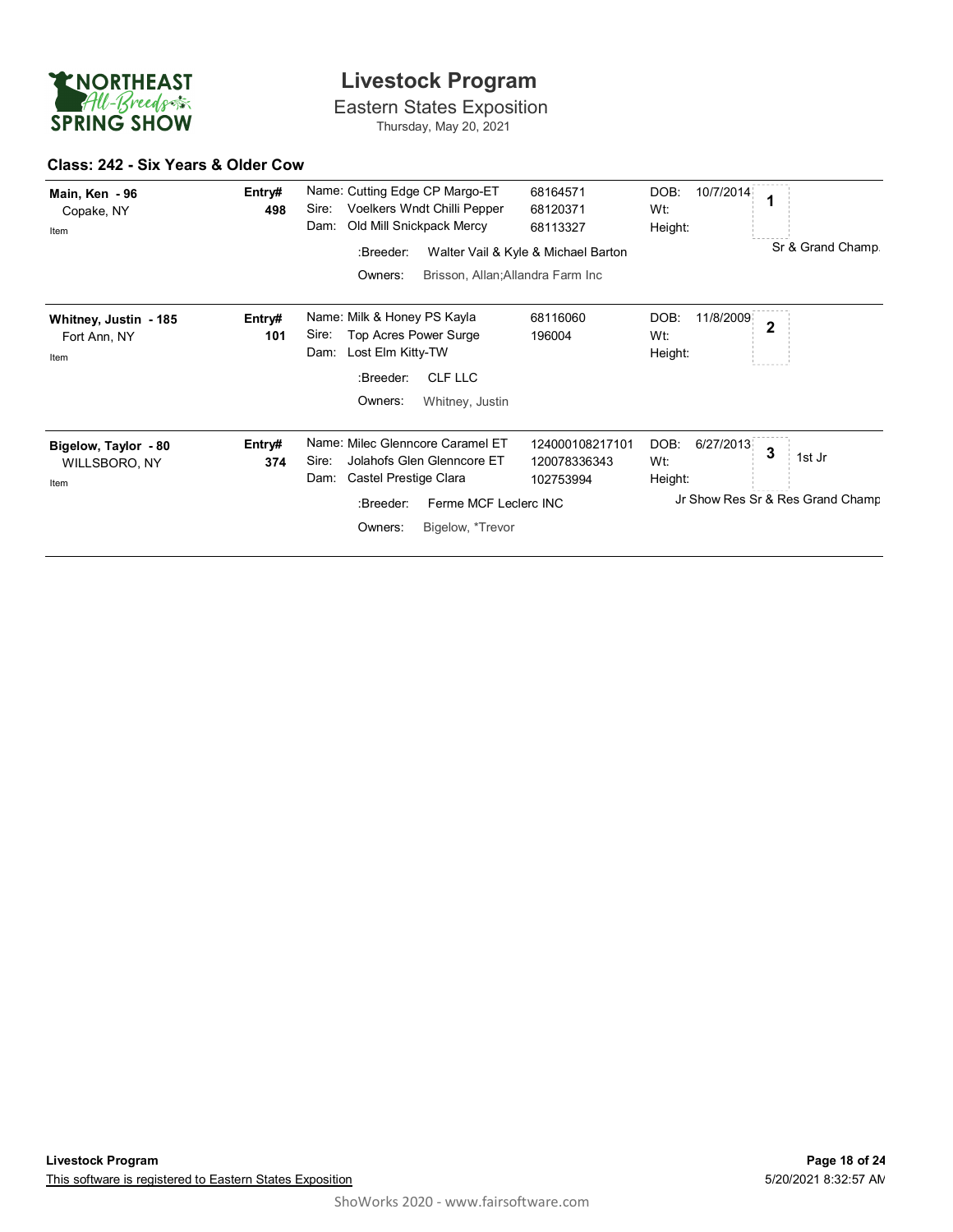

Eastern States Exposition Thursday, May 20, 2021

#### **Class: 243 - Production Cow**

| Kelly III, William - 175<br>Winchester, NH<br>Item | Entry#<br>827 | Name: NJD Parker Francesca<br><b>Brothers Three Parker-ET</b><br>Sire:<br>Dam: Perry Brook Scipio Fame<br>Nicholas Doolittle<br>:Breeder:<br>Owners:<br>Kelly III, William M | 68143149<br>196657<br>68109925  | DOB:<br>4/17/2012<br>Wt:<br>Height: |              |
|----------------------------------------------------|---------------|------------------------------------------------------------------------------------------------------------------------------------------------------------------------------|---------------------------------|-------------------------------------|--------------|
| Kelly III, William - 175<br>Winchester, NH<br>Item | Entry#<br>828 | Name: Kelly-View Even Dezi<br>Victory Acres Simon Even-ET<br>Sire:<br><b>Miss Solution Diva</b><br>Dam:<br>:Breeder:<br>William Kelly III<br>Owners:<br>Kelly III, William M | 69707501<br>186040<br>470210906 | 2/15/2010<br>DOB:<br>Wt:<br>Height: | $\mathbf{2}$ |